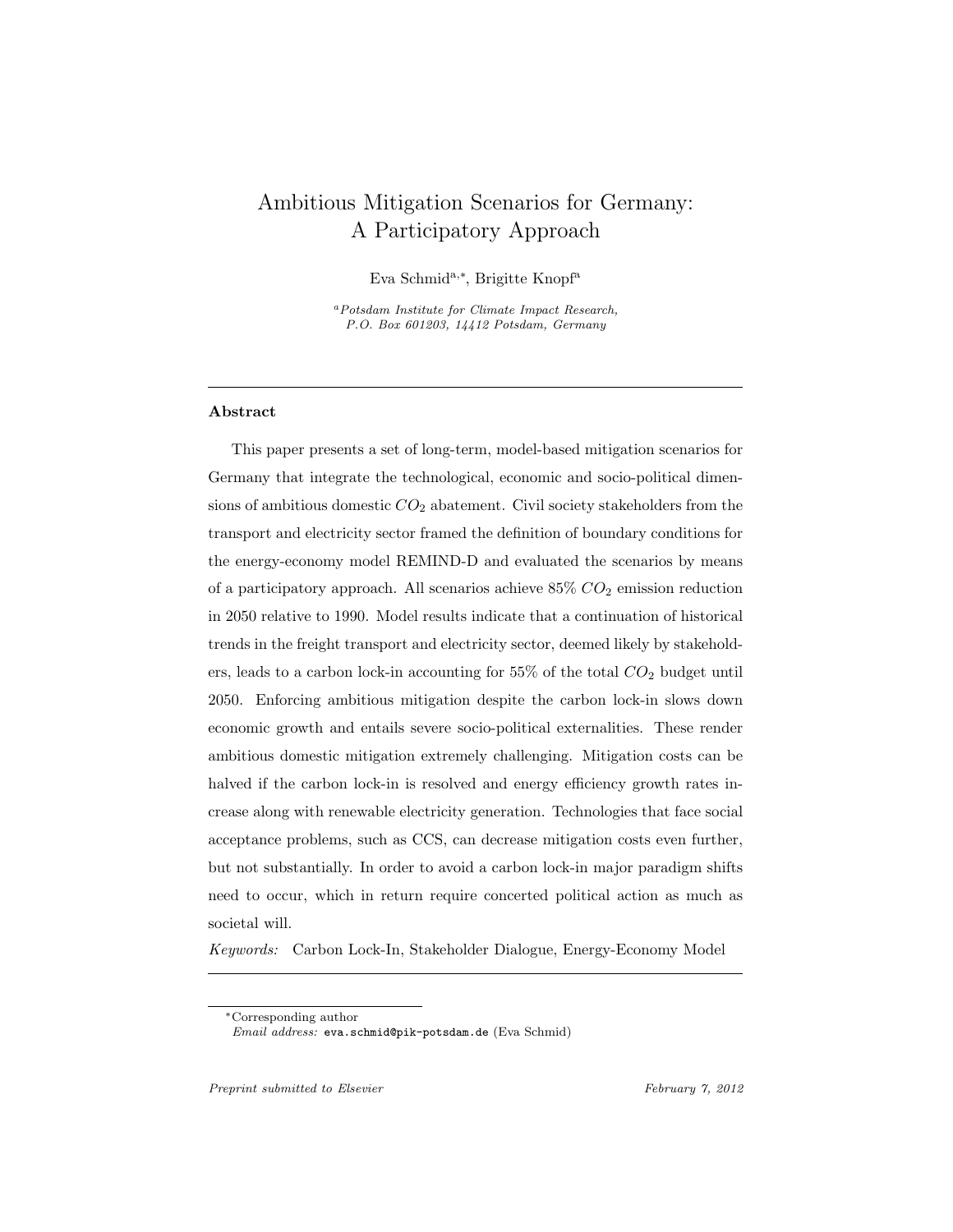# 1. Introduction

Ambitious domestic mitigation efforts by Annex I countries are necessary for maintaining a likely chance to keep global warning below 2◦C (UNEP, 2010). The European Union has committed itself to reduce  $CO<sub>2</sub>$  emissions by 20% in 2020, relative to those in 1990 (European Parliament and the European Council, 2009). Member states share the mitigation effort according to individual capabilities. This decision led Germany to target a  $21\%$  cut in domestic  $CO<sub>2</sub>$ emissions in the medium-term. In the long-term, the German Government endorses an ambitious target of 80-95%  $CO<sub>2</sub>$  emission reduction by 2050, relative to 1990 (Bundesregierung, 2010).

Several comprehensive scenario studies based on energy-system models have demonstrated that achieving this long-term goal is technically feasible (e.g. Schlesinger et al., 2010; Nitsch and Wenzl, 2009; Nitsch et al., 2010; Kirchner et al., 2009). Model results indicate that best available technologies will have to penetrate the market in large scale. To achieve this, rigorous energy policy measures with far-reaching implications for the German society are required. Yet it was not subject of analysis in the scenario studies whether their projected developments and derived energy policy suggestions align with public preferences. In case they do not align, public refusal to adopt or allow for the adoption of best available technologies may challenge ambitious mitigation.

A prominent example of public refusal is local opposition formation against onshore wind farms, due to e.g. negative landscape externalities (Meyerhoff et al., 2010). Since local oppositions and other acts of public refusal can severely delay the rapid and large-scale deployment of best available technologies, the notion of 'social acceptance' has become a keyword in the energy policy arena. The Ethics Commission for a Safe Energy Supply, appointed by the Federal Government, argues that in order to ensure a high level of public acceptance for the energy supply, transparency in the decisions made by both parliament and government as well as participation by social groups in the decision making process is a prerequisite (2011).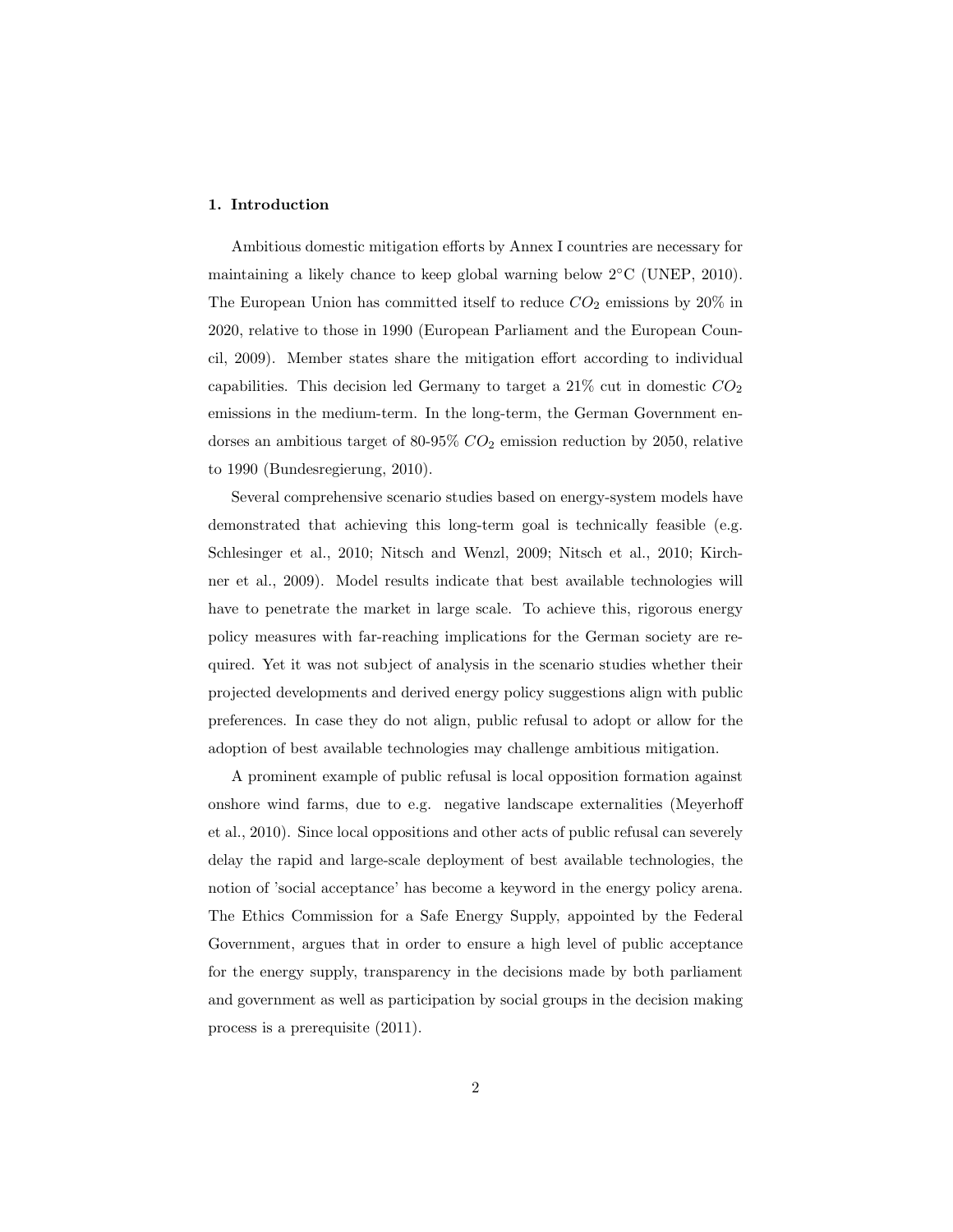As mitigation scenarios examine what is technologically feasible and inform the energy policy process, transparency and participation must also increasingly become part of their design and development. To date, quantitative modelbased scenarios are generally developed by experts and their analysis is largely dominated by techno-economic considerations. In order to generate scenarios that also consider public preferences, participative approaches to scenario development are intriguing. In fact, the German Academies of Sciences advocates the application of 'analytical-deliberative' approaches (Renn et al., 2011), which originate in the field of risk management (e.g. Stern and Fineberg, 1996; Renn, 1999). Their notable trait is to provide a recursive linkage between the two discrete processes of analysis, the use of replicable methods developed by experts, and deliberation, the thoughtful weighting of options.

A careful deliberation of mitigation options requires that direct and indirect implications of mitigation options are considered, discussed and reflected by the spectrum of affected stakeholders, collectively. The development and analysis of model-based mitigation scenarios that explicitly take into account stakeholders' judgments and preferences can enhance the understanding of societal challenges towards ambitious mitigation. For deriving such scenarios, stakeholders' judgments and preferences need to be elicited and translated to configurations of model input parameters. Model results then carry contextual, normative meaning and enable substantive discussions on the socio-political externalities of technology-focused mitigation pathways. This can only be achieved in a participatory approach in which deliberation frames analysis, and analysis informs deliberation.

Examples of participatory approaches to model-based mitigation scenarios are scarce in the literature. The scenarios of the 'Roadmap 2050 for a low carbon economy' by the European Commission (2011) have been assessed on their impact through an online questionnaire, which is a unilateral method only. The European Climate Foundation (ECF) periodically consulted a wide range of stakeholders throughout the preparation of mitigation scenarios for their 'Roadmap 2050' (ECF, 2010), but the concrete procedure is not described. To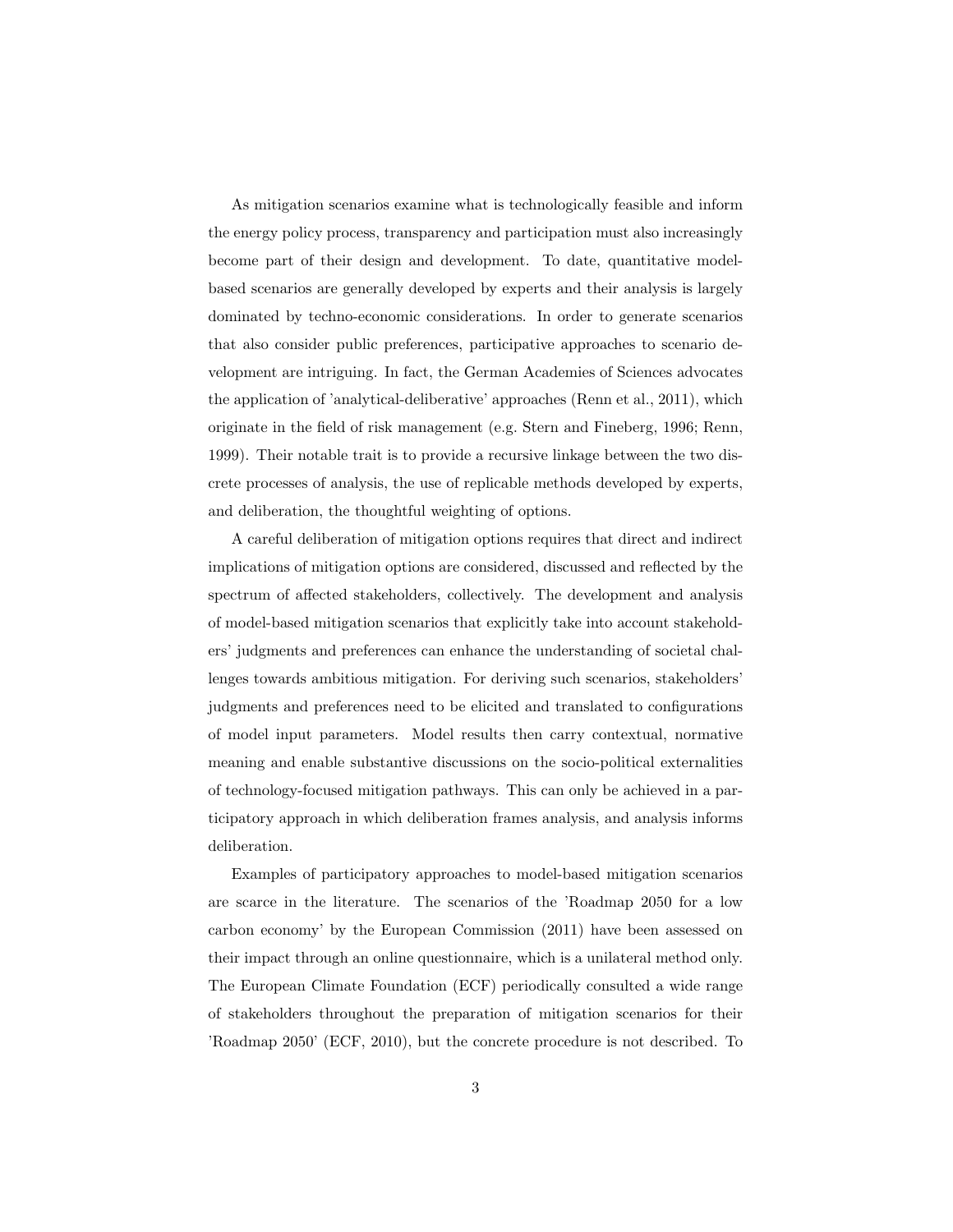the authors' knowledge, there are so far no contemporary applications of participatory approaches to developing ambitious mitigation scenarios for Germany.

This paper aims to fill the gap by presenting a set of model-based, long-term mitigation scenarios for Germany that are defined and evaluated in a participatory process with civil society organization (CSO) stakeholders from the transport and electricity sector. It addresses the domestic mitigation challenges not only from a techno-economic point of view, but also from a socio-political perspective by combining both analytical and deliberative elements in a participatory methodology. The exploratory research was conducted as a part of the EU project ENCI LowCarb (Engaging Civil Society in Low Carbon Scenarios).

In dedicated stakeholder dialogues, CSO representatives discussed available mitigation options for the transport and electricity sector. Their judgments and preferences framed the scenario definition and corresponding parameter configurations for the hybrid energy-economy model REMIND-D (Schmid et al., 2012). REMIND-D is based on the structural equations of the state-of-theart global Integrated Assessment Model (IAM) REMIND-R (Leimbach et al., 2010). Since REMIND-D is a hybrid model, integrating a detailed bottom-up energy system module into a top-down representation of the macro economy, the scenarios can be analyzed both with respect to their technological and economic feasibility. In a second round of dialogues, stakeholders assessed the plausibility of the scenarios and identified potential socio-political externalities of the modelbased mitigation scenarios.

The outline is as follows. Section 2 presents the methodology. Section 3 discusses the outcomes of the participatory scenario definition process. Section 4 guides through the scenario results obtained with REMIND-D, focusing on structural trends in the development of  $CO<sub>2</sub>$  emissions by sector, modal splits in the freight and passenger transport sector and the electricity generation mix. Mitigation costs, along with a sensitivity analysis on how they depend on the stringency of the mitigation ambition, are presented in Section 4.4. Section 5 reports the CSO stakeholders' evaluations of the mitigation scenarios. Section 6 summarizes and concludes.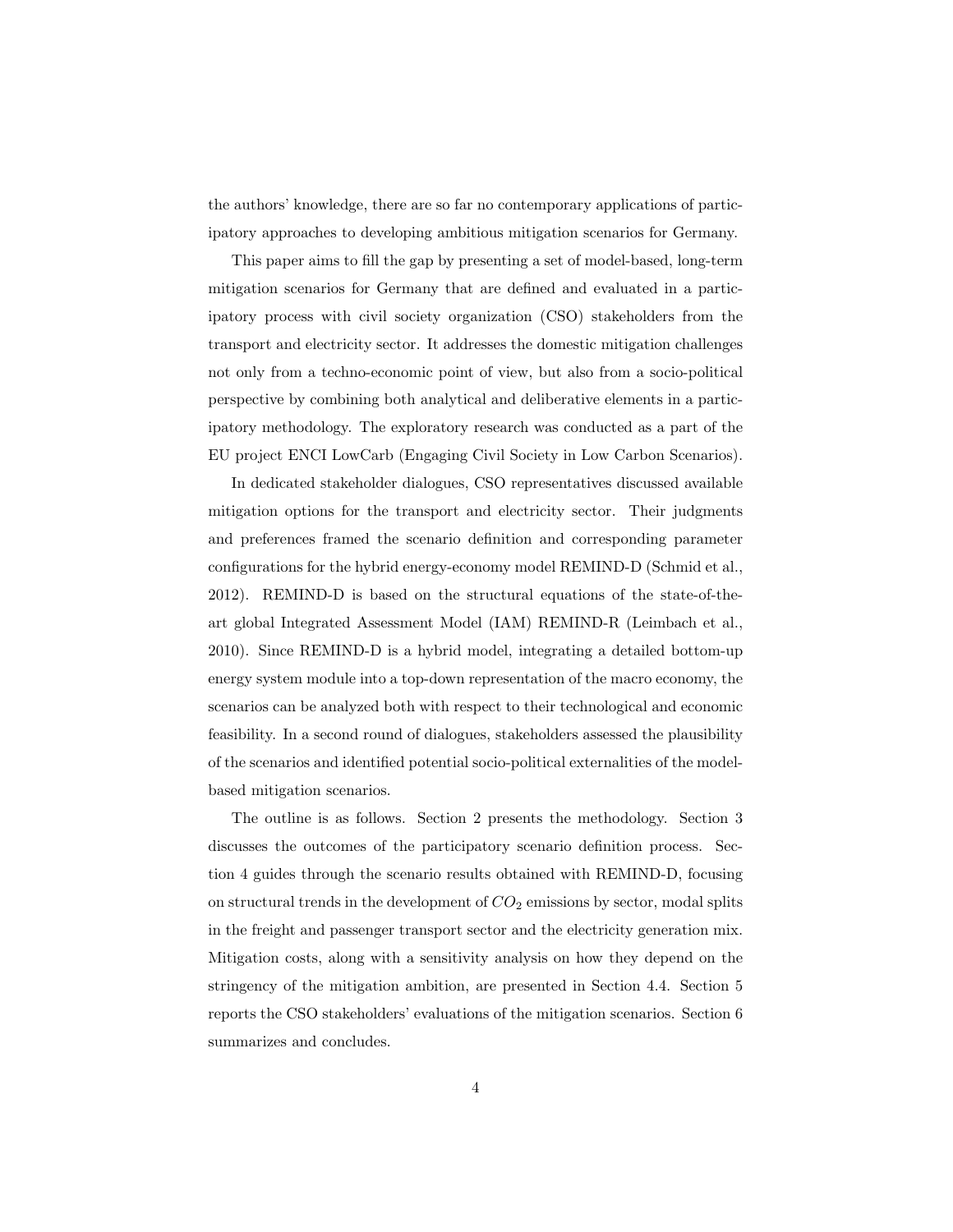

Figure 1: Stylized overview of the applied methodology.

# 2. Methodology

The objective of this research was to develop ambitious mitigation scenarios for Germany that integrate both techno-economic and socio-political dimensions of the domestic mitigation challenge. In order to achieve this, a participative scenario definition and evaluation process was conducted with CSO stakeholders from the transport and electricity sector. An outline of its organizational setup is presented in Schmid et al. (2011). Figure 1 gives an overview of the applied methodology.

# 2.1. Participatory scenario definition

Scenarios are a linking tool that integrates qualitative narratives and quantitative formulations based on formal modeling (Nakicenovic et al., 2000). In order to define scenarios, i.e. formalize the link between the two elements, "parsimonious narratives" have been established in the IAM community. They consist of contextual information on anticipated key future developments and corresponding quantitative projections for boundary conditions (Kriegler et al., 2010), and intend to convey substantive meaning to a particular set of boundary conditions for IAMs.

Several parsimonious narratives for key future developments in the transport and electricity sector were developed in collaboration with CSO stakeholders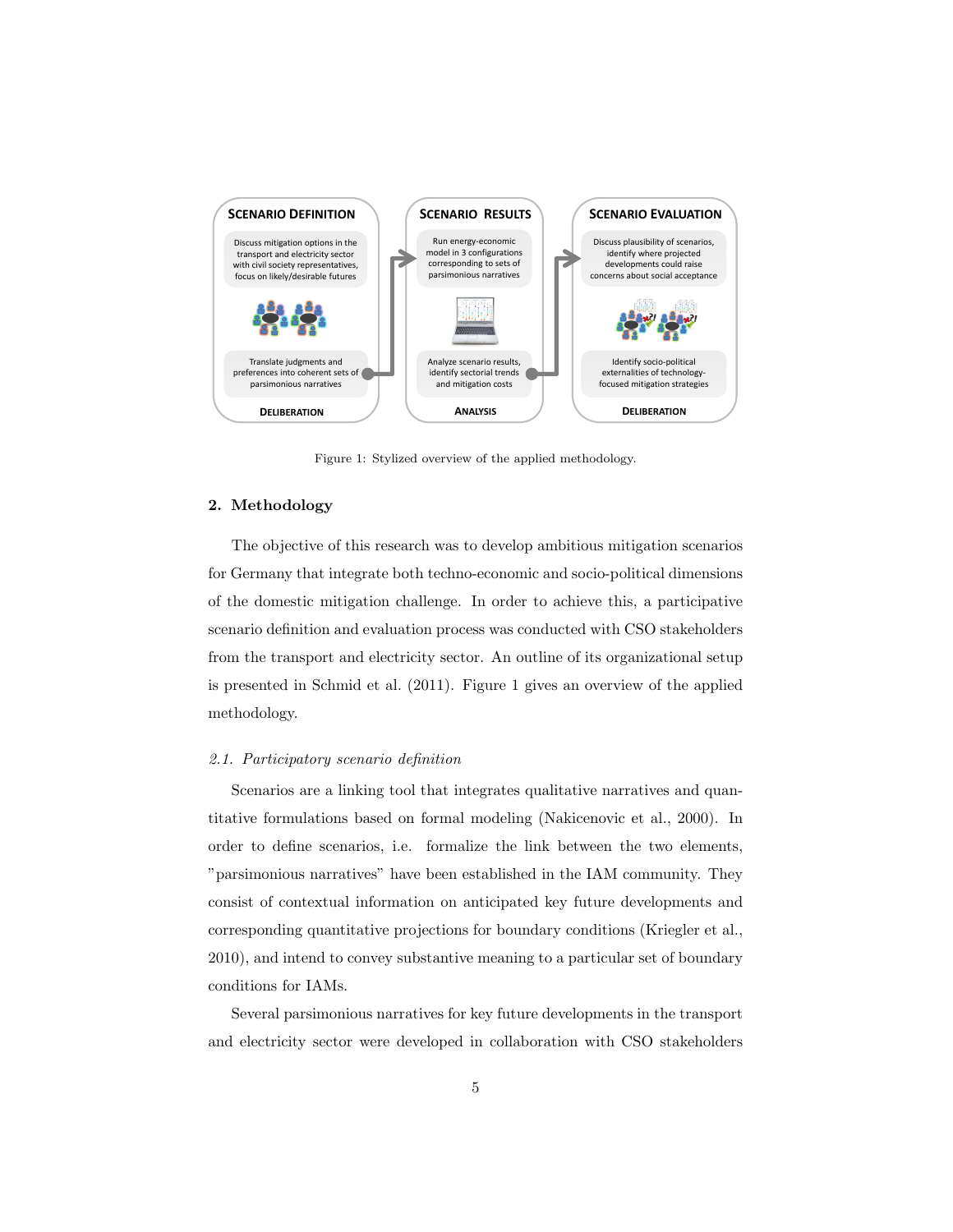during two dedicated stakeholder dialogues. The 11 participants each come from environmental NGOs, industry and consumer associations, topic-related interest groups, urban planning, trade unions, transmission grid operators, the power generation and car manufacturing industry to renewable electricity providers. During these dialogues, selected mitigation options and associated key future developments were discussed with respect to direct and indirect implications and their perceived desirability. After each discussion, stimulated by an introductory question, a questionnaire elicited CSO stakeholders' positions for formal analysis.

The seven-point Likert-scale questionnaire (Likert, 1932) elicited judgments and preferences on possible future developments of key variables in the transport and electricity sector. For a number of possible developments, it asked to indicate whether its realization is perceived as likely or not, as well as desirable or not. Due to the small sample size, the data is not suited for econometric analysis. Instead, descriptive statistic measures of central tendency are employed. Mean, standard deviation, and mode give an indication of whether the perceptions of likely and desirable developments diverge and whether there is a degree of agreement across stakeholders. Along with the qualitative information obtained during the discussions as well as expert judgments from the literature, the elicited data serves as a basis for generating a set of parsimonious narratives on likely developments, and one on desirable developments in the transport and electricity sector. Finally, the modeling team translates these into corresponding input parameter configurations for the model REMIND-D.

#### 2.2. The hybrid energy-economy model REMIND-D

REMIND-D is a Ramsey-type growth model that integrates a detailed bottomup energy system module, coupled by a hard link (Bauer et al., 2008). It facilitates an integrated analysis of the long-term interplay between technological mitigation options in the different sectors of the German energy system as well as general macroeconomic dynamics. A detailed description of REMIND-D is provided in Schmid et al. (2012). REMIND-D builds on the structural equa-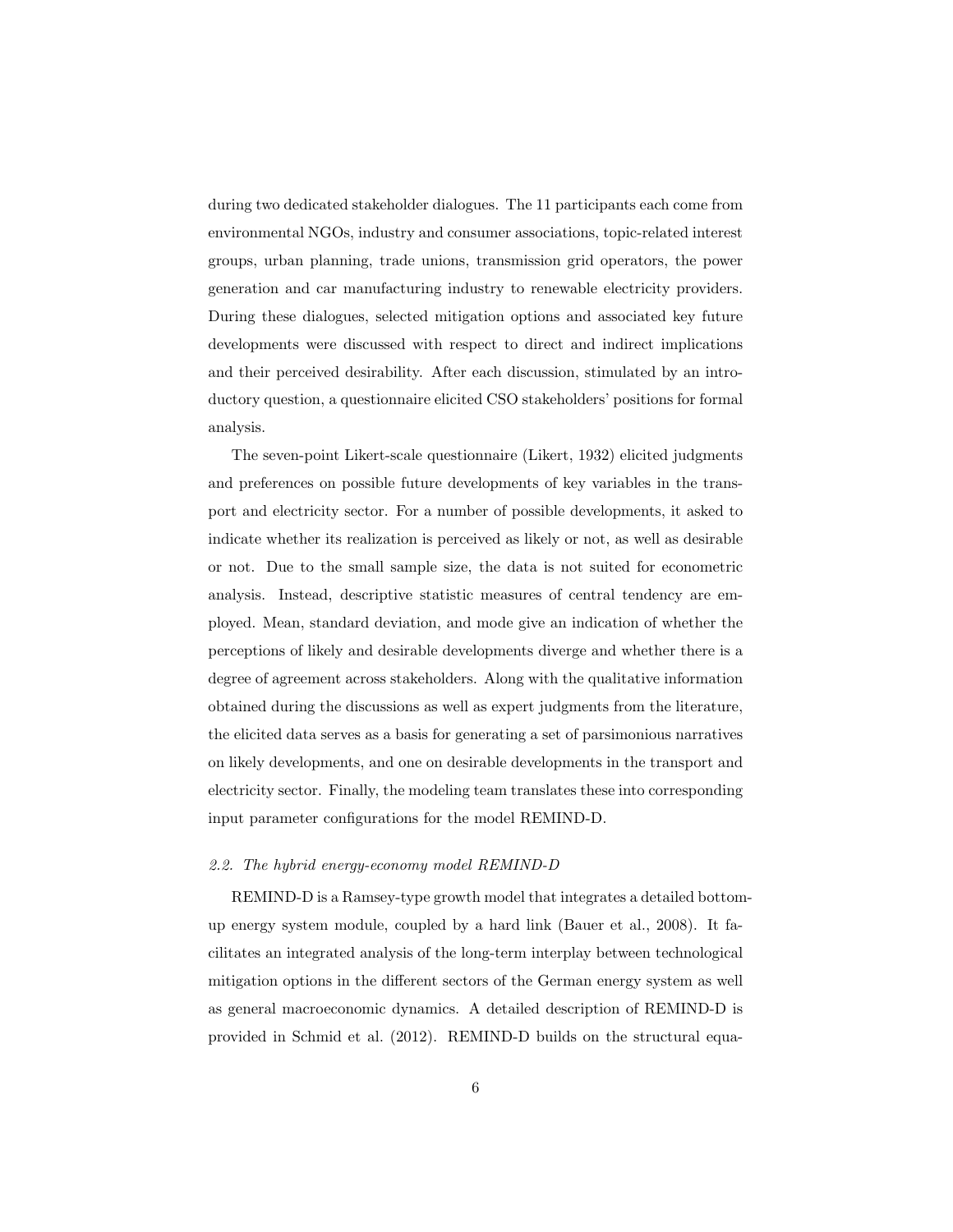tions of the state-of-the-art IAM REMIND-R (Leimbach et al., 2010), which are reported in Bauer et al. (2011). The objective of REMIND-D is to maximize welfare, i.e. the intertemporal sum of discounted logarithmic per capita consumption. Mitigation is enforced by means of a strict emission budget of 16 Gt  $CO<sub>2</sub>$  over the time horizon of analysis, 2005-2050, resulting in roughly 85% emission reduction. The budget approach is inspired by the work of Meinshausen et al. (2009). When budgeting emissions, the model can choose annual emissions endogenously, allowing for flexibility in the selection of mitigation options. In REMIND-D, future scarcities of energy carriers and  $CO<sub>2</sub>$  emissions, are anticipated through shadow prices, implying perfect foresight. Hence, REMIND-D features optimal annual mitigation effort and technology deployment as a model output. Available mitigation options fall into four categories: (i) deploying alternative low-emission technologies, (ii) substituting final energy and energy service demands, (iv) improving energy efficiency, and (v) reducing demand. The latter is generally avoided by the model, as demand reductions have negative impact on GDP.

The energy system module of REMIND-D is endowed with a variety of alternative technologies that it may deploy endogenously. Endogenous capacity deployment is subject to potential and resource constraints for renewable primary energies, and fuel costs for fossil primary energies. The fossil primary energy carriers hard coal, natural gas and crude oil are imported at exogenous prices (Nitsch and Wenzl, 2009, Price Path B). Domestic lignite resources are represented by an extraction cost curve approach. Approximately 70 energy conversion technologies are considered explicitly, as are 20 distribution and 40 transport technologies. Conversion technologies produce the secondary energy carriers electricity, district heat, local heat, hydrogen, gas, petrol, diesel, kerosene and heating oil. Distribution technologies convert secondary energies into final energies, as the industry and residential & commercial sector demands. Transport technologies provide energy services for passenger and freight relocation. The Carbon Capture and Sequestration (CCS) technology is available for the electrification and liquefaction of coal, lignite, gas and biomass. According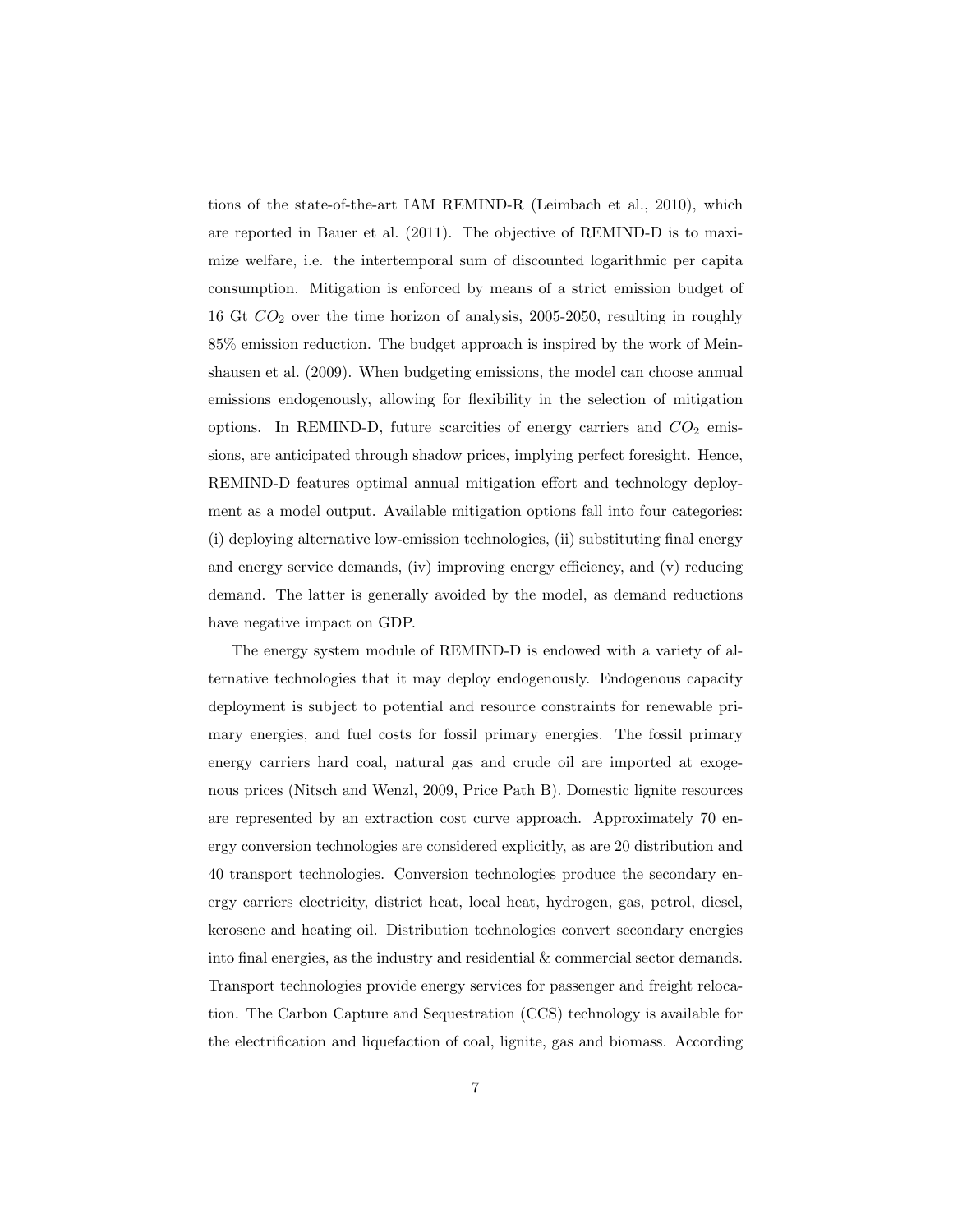to the decisions of the German Government, nuclear capacities are phased out until 2022. Domestic renewable energy potentials include lignocellulose, oily and sugar & starch biomass, manure, deep and near-surface geothermal, hydro, wind onshore, wind offshore, and solar irradiation. The model accounts for fluctuation of renewable electricity generation on short time scales explicitly via a residual load duration curve approach (Ueckerdt et al., 2011).

### 2.3. Participatory Scenario Evaluation

In the second round of stakeholder dialogues, the same CSO stakeholders evaluated the mitigation scenarios obtained with REMIND-D by discussing their plausibility and identifying where projected developments could raise concerns about social acceptance. The objective was to characterize critical socio-political externalities of technology-focused mitigation pathways. A better understanding of how goals of climate protection and energy security may conflict with those of an affordable energy supply for everybody and how these trade-offs can be tackled, is essential for transforming Germany towards a low-carbon energy future.

# 3. Scenario Definition

As outlined in Section 2.1, the development of parsimonious narratives, consisting of contextual information on anticipated key future developments and corresponding quantitative projections for boundary conditions, is central to this scenario definition process. Three scenarios emerged. The 'continuation' scenario enforces a set of parsimonious narratives in the transport and electricity sector that are deemed likely by CSO stakeholders. The 'paradigm shift' scenario reproduces a set of parsimonious narratives perceived as desirable by the majority of CSO stakeholders. A variant of the latter, the 'paradigm shift+' scenario, additionally allows for the deployment of several technological mitigation options, which the stakeholders judged as undesirable or discussed controversially. Yet, these technologies, e.g. CCS, are often favored by engineers. Along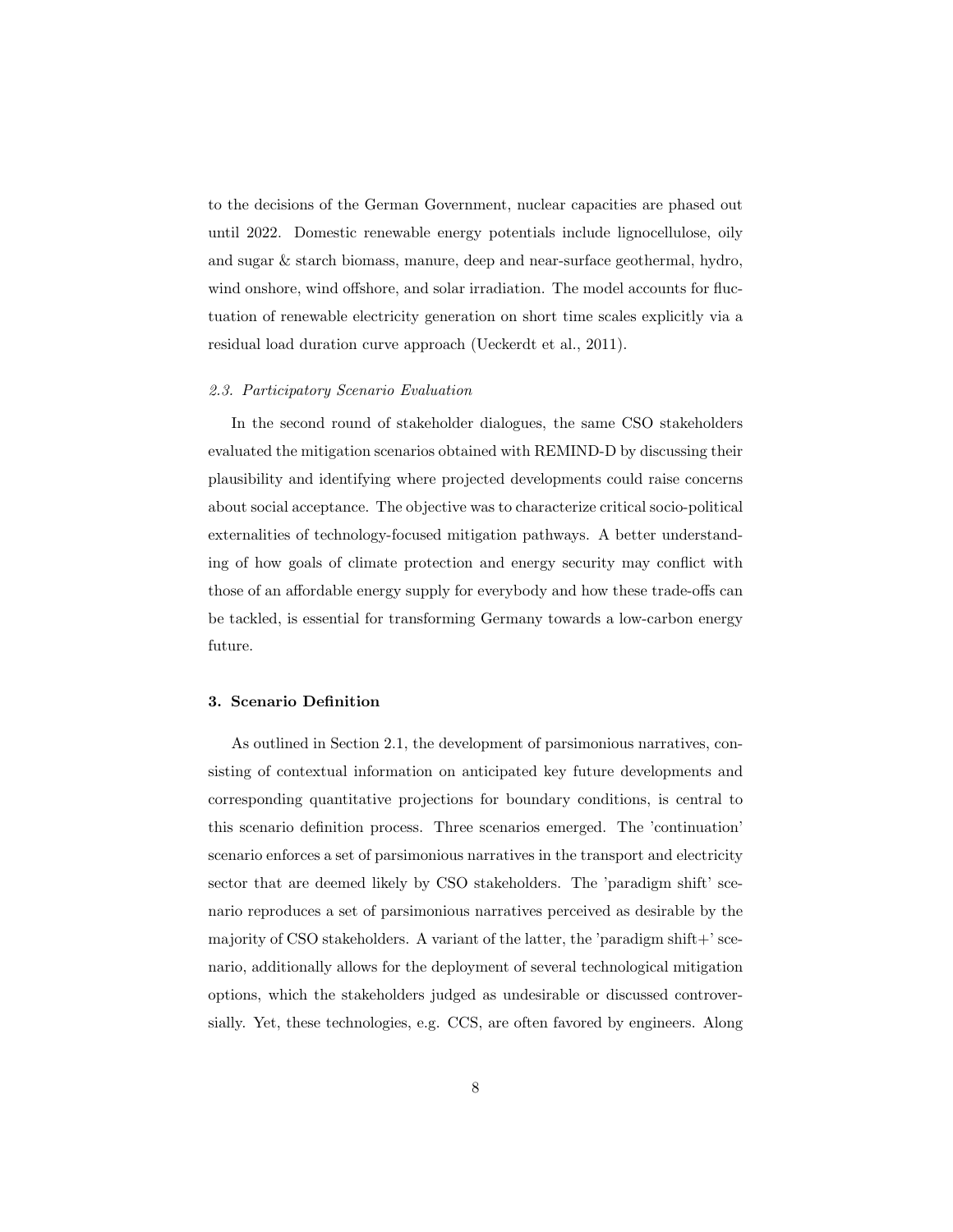the lines of the discussion questions raised during the stakeholder dialogues, the different parsimonious narratives are elaborated in the following.

Table 1: Selected results of the Likert-Scale questionnaire of the CSO stakeholder dialogue on the transport sector. All statements relate to the time horizon until 2050. 1 indicates disagreement, 4 neutrality, and 7 agreement. STD = Standard Deviation, MS = Modal Split,  $MIT = Motorized Individual Transport, PT = Public Transport$ 

|                                 | Likely |            |                | Desirable |            |              |
|---------------------------------|--------|------------|----------------|-----------|------------|--------------|
| <b>Future Development</b>       | Mean   | <b>STD</b> | Mode           | Mean      | <b>STD</b> | Mode         |
| Annual t-km truck increases     | 6.55   | 0.69       | 7              | 3.09      | 2.25       | $\mathbf{1}$ |
| Shift t-km from road to rail    | 3.73   | 1.74       | 3              | 6.09      | 1.38       | 7            |
| Decouple freight & GDP growth   | 4.09   | 1.3        | 3/4            | 5.90      | 1.87       | 7            |
| MS MIT decreases to $\leq 50\%$ | 3.91   | 1.64       | 3/5            | 4.73      | 2.28       | 7            |
| MS PT increases significantly   | 3.64   | 1.75       | 5              | 5.64      | 1.63       | 7            |
| MS cycling & walking increases  | 4.55   | 2.07       | 2/7            | 5.64      | 1.97       | 7            |
| Bioethanol $>50\%$ share        | 3.33   | 1.55       | $\mathfrak{D}$ | 3.33      | 2.33       | $\mathbf{1}$ |
| Biodiesel $\geq 50\%$ share     | 3.33   | 1.79       | 3/5            | 3.33      | 2.33       | 1            |
| Hydrogen dominant fuel          | 3.55   | 1.92       | 3              | 3.64      | 1.45       | 3            |

Is an increase of total annual freight mileage unavoidable? Historically, freight transportation and GDP growth rates correlated strongly, however, their causal relationship is not straightforward (Feige, 2007). It is intertwined through the indirect influence of transport technologies on production and distribution structures as well as other aspects of industrial organization and fundamental economic variables, e.g. the degree of specialization, economies of scale, comparative advantage and diffusion of technological progress. As indicated in Table 1, decoupling freight and GDP growth rates by reducing annual truck mileage and shifting freight from road to rail is perceived as a desirable mitigation option by CSO stakeholders. Yet, they anticipate annual ton-km (t-km) mileage with fossil-fuel based trucks to increase continuously until 2050. This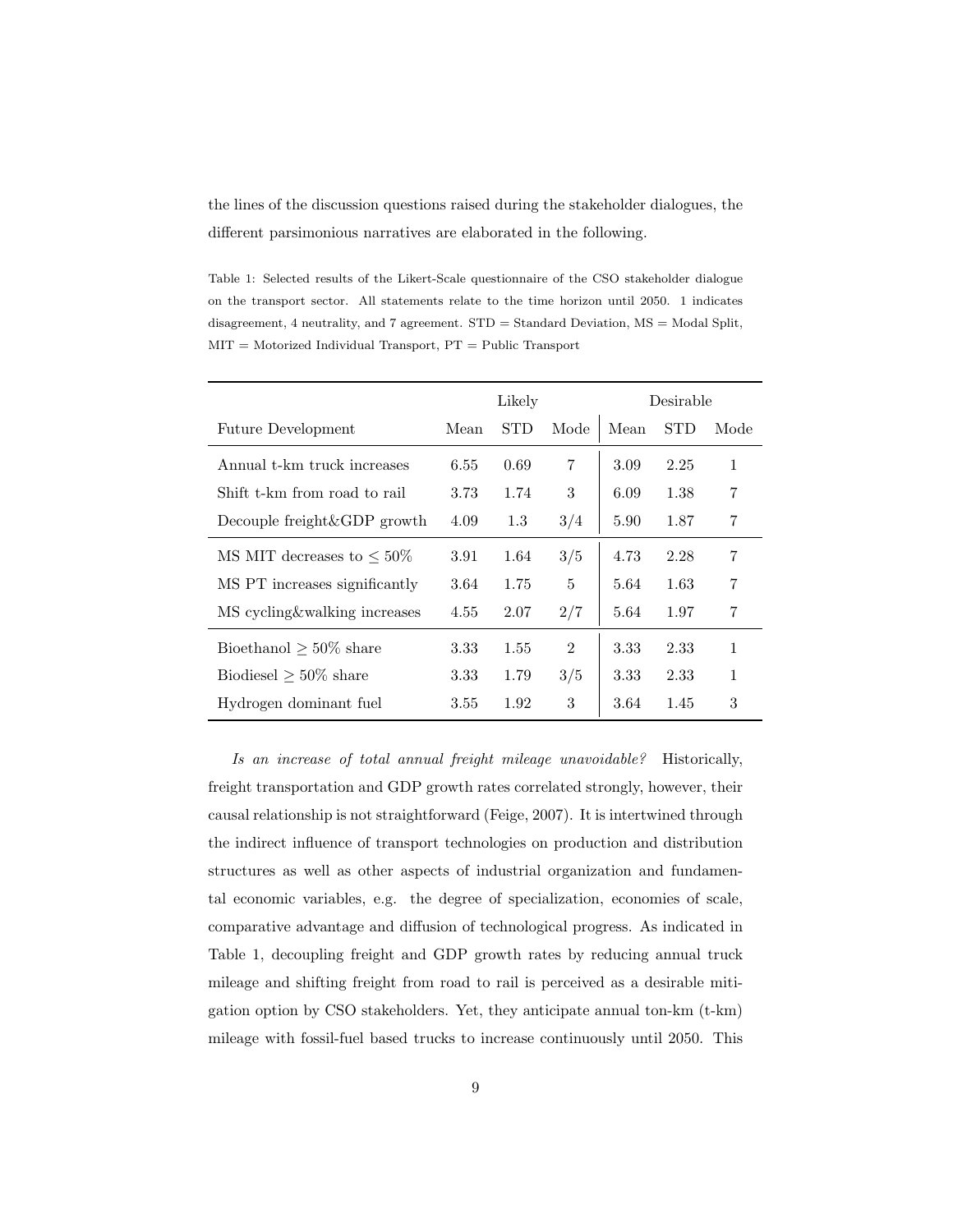scenario is corroborated by expert judgments. Lenz et al. (2010), e.g., predict a dramatic increase in diesel truck mileage from 466 Bn t-km in 2005 to 787 Bn t-km in 2030, constituting a severe carbon lock-in. In the 'continuation' scenario, this trend is enforced by an exogenous linear increase of annual freight transport with trucks up to 787 Bn t-km in 2050, as a conservative estimate. Howsoever, the CSO stakeholders strongly advocated policy efforts directed at reducing total transport mileage and achieve a shift from road to rail. They claim that viable solutions exist, but lack of political will impedes their implementation. Holzhey (2010) finds that a doubling of freight transport with rail in Germany until 2030 is technically possible, even though concerted investments are required. Consequently, in the two 'paradigm shift' scenarios, it is assumed that freight transport and GDP growth can be decoupled in the future.

Is multi-modality a viable option for decarbonizing the passenger transport sector? The modal split in the passenger transport sector is heavily biased towards motorized individual transport (MIT) with cars, accounting for roughly 80% of travelled person-km (p-km) annually (BMVBS, 2008). CSO stakeholders expect MIT to remain the dominant mode of transportation in the future. Hence, the 'continuation' scenario is bound to a share of 80% MIT in modal split annually. However, CSO stakeholders perceive a structural change in the modal split as a desirable future development, seeing some potential for public transport (PT), and also non-motorized short distance transport to increase, e.g. by means of a fast bicycle lane network. CSO stakeholders particularly stress the importance of increasing infrastructure investments for PT to enable multi-modality transport patterns, supporting the proposals of the European Commission's white paper on transport (EC, 2011). By prescribing an increase in the share of PT in the modal split for both short and long distance passenger transport, these developments are reproduced in the two 'paradigm shift' scenarios.

Which alternative low-carbon fuels ought to be dominant in the future? Instead of a shift in the mode of transportation, less carbon-intensive fuels for conventional vehicles are another technological mitigation option. Biodiesel can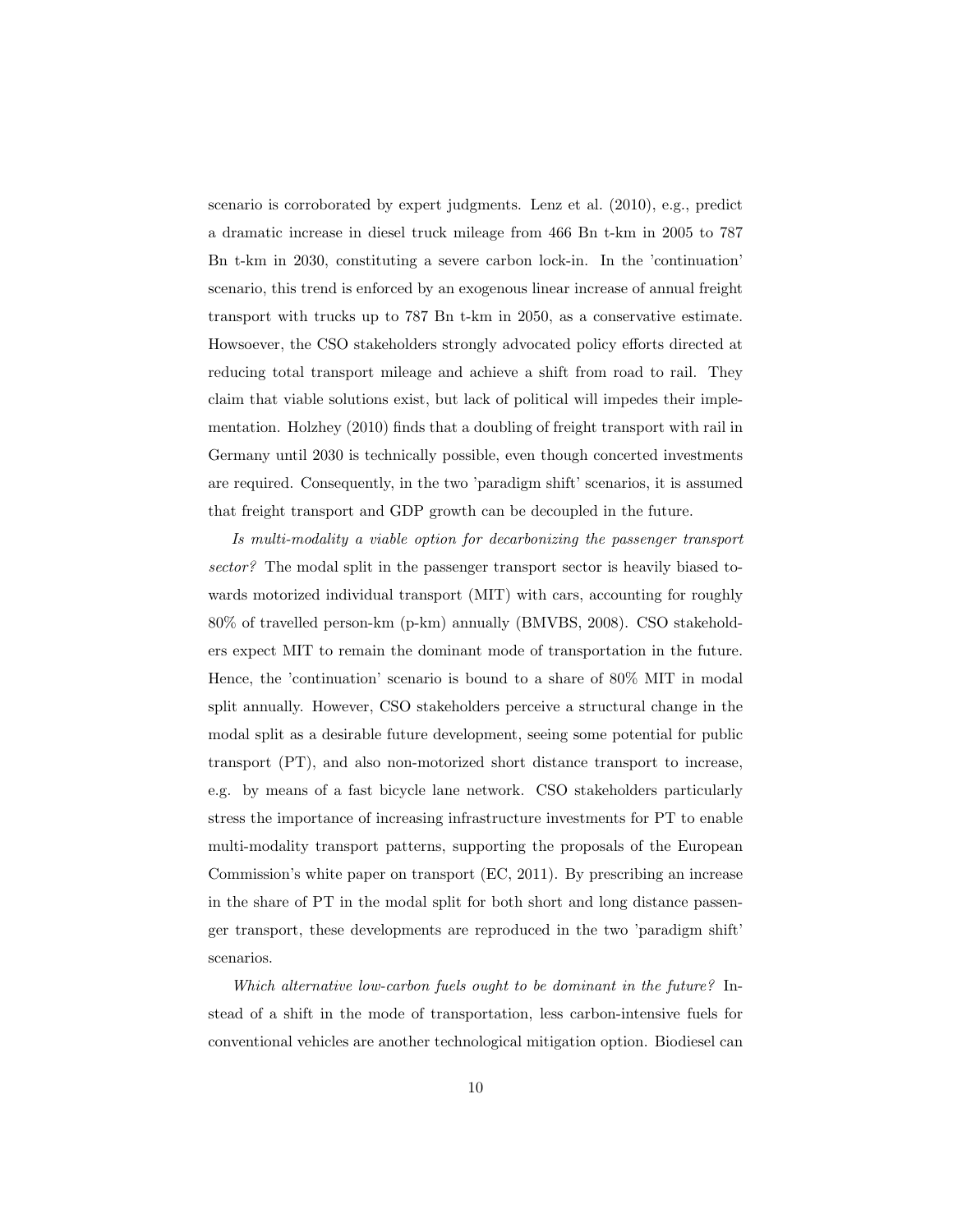be produced from bio-oils and bioethanol from sugar and starch biomass; in the future second generation biofuels from lignocellulose will possibly become available (e.g. Schulz et al., 2007). Other low carbon technologies for fuel production include the liquefaction of hard coal or lignite in combination with CCS and a shift towards hydrogen. CSO stakeholders are controversial about the desirability of first-generation biofuels and doubt that second-generation biofuel technologies will be available in large scale. Likewise they doubted the technological feasibility of a hydrogen future (e.g. Fischedick et al., 2005), exploiting overproduction of REG capacities via electrolysis. Since the desirability of these technological options was contested, they are available to the model only in the 'paradigm shift+' scenario.

Are landscape externalities of renewable electricity generation (REG) capacities and transmission lines problematic, and what are potential remedies? A concomitant effect of large-scale deployment of REG and transmission line (TL) capacities is that they technologize the landscape. This landscape externality was in fact considered problematic with regard to social acceptance. Especially biogas electrification, accompanied by large corn monocultures were judged as unacceptable, see Table 2. CSO stakeholders expect that substantial TL extensions, necessary to distribute and balance fluctuating REG, are potentially impeded due to local resistance. However, they find it desirable that such local oppositions are resolved and encourage that REG technologies, with the exception of biogas electrification, constitute a very large share of the electricity mix in the future. Possible remedies for fostering social acceptance towards REG and TL capacities include procedural justice and increased participation and ownership by the local population (Musall and Kuik, 2011; Zoellner et al., 2008). To represent the effect of a certain degree of social refusal towards large-scale REG and transmission line deployment in REMIND-D, the REG potentials in the 'continuation' scenario are lower than in both 'paradigm shift' scenarios.

Which energy efficiency growth rate is feasible and what is the role of the rebound effect? It is widely agreed that energy efficiency improvements are an important mitigation option in Germany, especially for the electricity sector.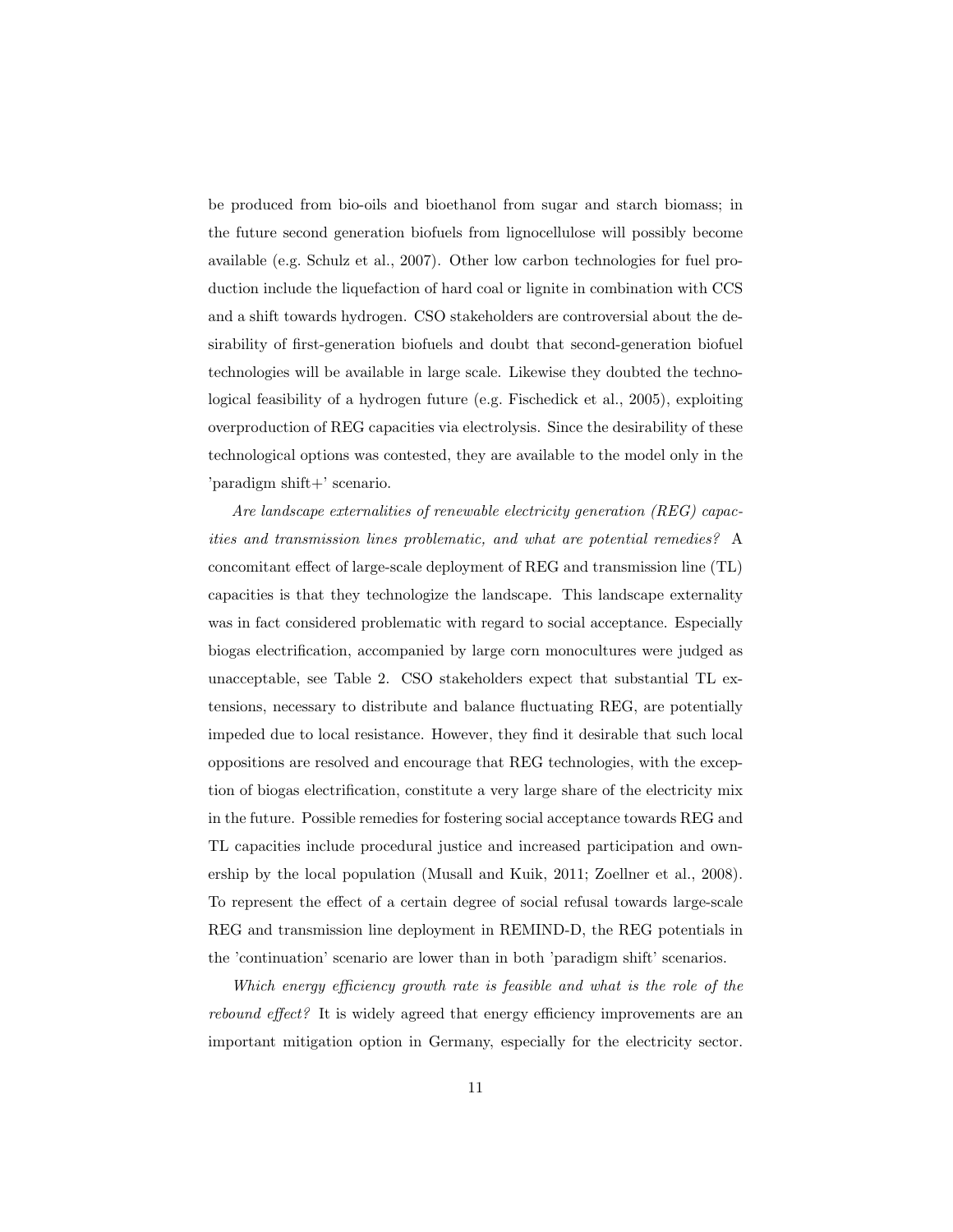Table 2: Selected results of the Likert-Scale questionnaire of the CSO stakeholder dialogue on the electricity sector. All statements relate to the time horizon until 2050. 1 indicates disagreement, 4 neutrality, and 7 agreement. STD = Standard Deviation, TL = Transmission Lines,  $IND = Industry$ ,  $HHS = Households$ ,  $PP = Power$  Plant,  $CCS = Carbon$  Capture and Sequestration.

|                               | Likely |            |       | Desirable |      |                |
|-------------------------------|--------|------------|-------|-----------|------|----------------|
| <b>Future Development</b>     | Mean   | <b>STD</b> | Mode  | Mean      | STD  | Mode           |
| Local resistance impedes TL   | 3.57   | 1.40       | 2/3/5 | 1.46      | 0.66 | $\mathbf{1}$   |
| Deploy heavily wind offshore  | 5.64   | 1.34       | 5     | 4.92      | 1.89 | 7              |
| Deploy heavily biogas plants  | 4.21   | 1.25       | 5     | 3         | 1.63 | $\overline{2}$ |
| Elec. demand IND decreases    | 4.71   | 1.86       | 6     | 4.77      | 1.94 | 4/6/7          |
| Elec. demand HHS decreases    | 4.07   | 1.90       | 3     | 5.07      | 2.10 | 7              |
| Rebound effect compensates    | 5.14   | 1.35       | 5     | 2.92      | 1.55 | 1/3/4          |
| Increase Gas PP next decade   | 5.43   | 1.16       | 5     | 5.54      | 2.03 | 6              |
| Decommission existing Coal PP | 4.36   | 1.55       | 5     | 5.23      | 2.24 | 7              |
| Large scale availability CCS  | 3.54   | 1.94       | 1/4   | 3.58      | 2.35 | 1              |

Yet CSO stakeholders expect electricity demand to remain stable or increase in the future, despite judging high efficiency growth rates as a desirable development. Here, the rebound effect is likely to prove itself as a real obstacle. It postulates that even though individual appliances are more energy efficient, the total energy demand increases due to an increase in the total number of appliances (e.g. Sorrell et al., 2009). In order to translate these judgments, efficiency growth rates of the final energy demand perpetuate historical trends in the 'continuation scenario', averaging 0.5 % annually. The two 'paradigm shift' scenarios assume significant improvements and the exogenous efficiency growth rates of final energy demand amount to an average of 2.3 % annually.

Which thermal electricity generation capacities are acceptable in the next decades? Due to the phase-out of nuclear until 2022, these generation capaci-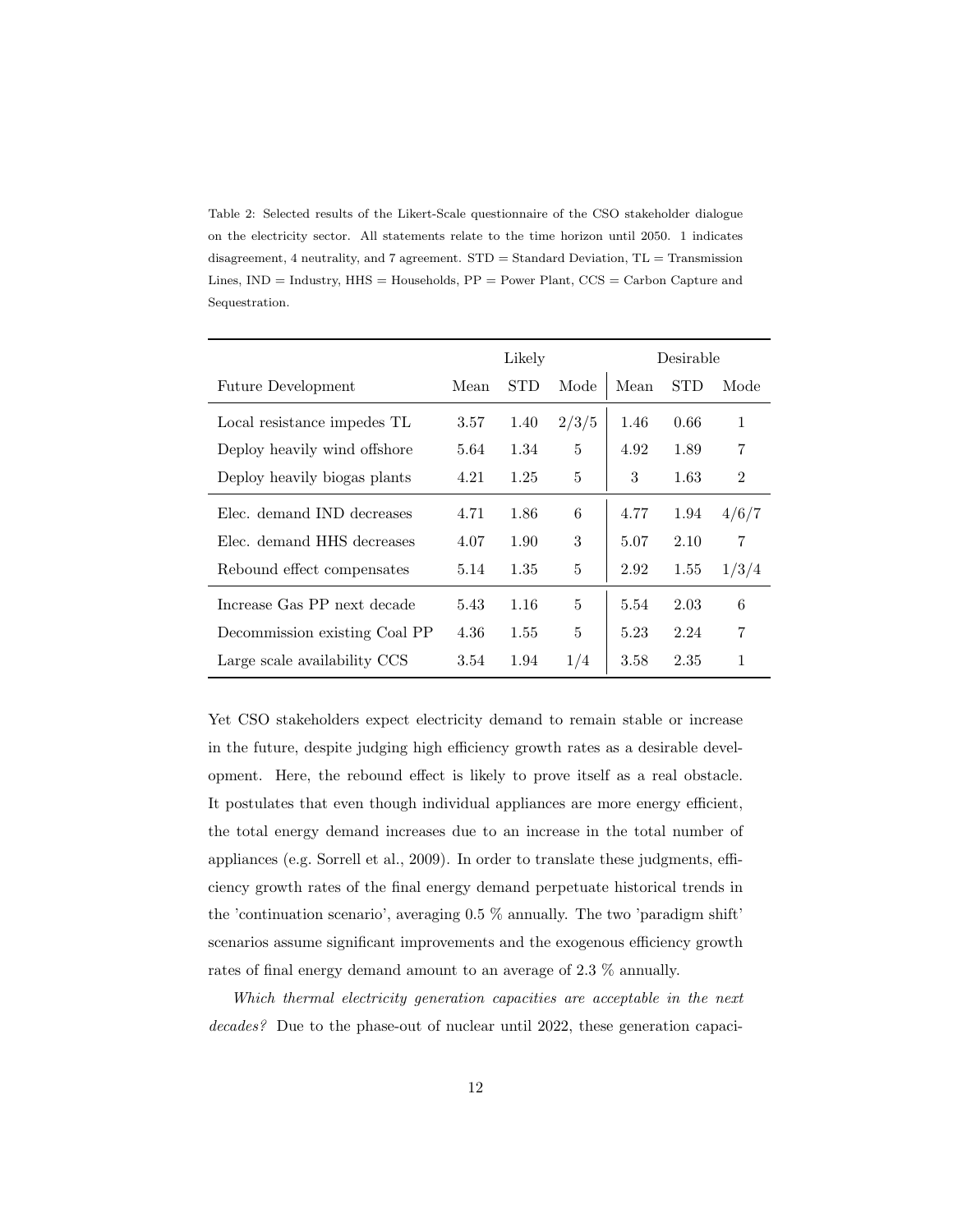Table 3: Summary overview of the model constraints that define the three scenarios, resulting from the participatory process.  $FT =$  Freight Transport,  $PT =$  Public Transport,  $MS =$ Modal Split, REG = Renewable Electricity Generation, PP = Power Plant, CCS = Carbon Capture and Sequestration.

| Model Constraint     | Continuation | Paradigm Shift | Paradigm $Shift+$ |
|----------------------|--------------|----------------|-------------------|
| Decoupling FT&GDP    | no           | yes            | yes               |
| PT share in MS       | constant     | increase       | mcrease           |
| REG potential        | medium       | high           | high              |
| Energy efficiency    | medium       | high           | high              |
| Decommission Coal PP | no           | yes            | yes               |
| $CCS$ by $2025$      | no           | no             | yes               |
| Biofuel potential    | low          | $\log$         | high              |

ties need to be replaced within the next decade. CSO stakeholders oppose the built-up of new  $CO_2$  emission intensive coal power plants. Instead, they consider it both likely and desirable to deploy gas power plants, which are not only less  $CO<sub>2</sub>$  intensive, but are also better capable of balancing fluctuating REG (dena, 2010). 47% of total German  $CO<sub>2</sub>$  emissions in 2010 were incurred by lignite and hard coal power plants. The option of decommissioning them before the end of their techno-economic lifetime, and replacing them with REG capacities, albeit hardly discussed, constitutes an effective mitigation option. Even though CSO stakeholders judged this option as desirable, they consider it as moderately realistic. To simulate a carbon lock-in from persistent coal electrification, existing hard coal and lignite power plants are subject to a must-run constraint in the 'continuation' scenario. This must-run constraint implies that the coal power plants may not be put out of service before the end of their technical lifetime. A large-scale deployment of the CCS technology was judged as neither particularly likely nor desirable and is hence available to the model only in the 'paradigm shift+' scenario, from 2025 onwards.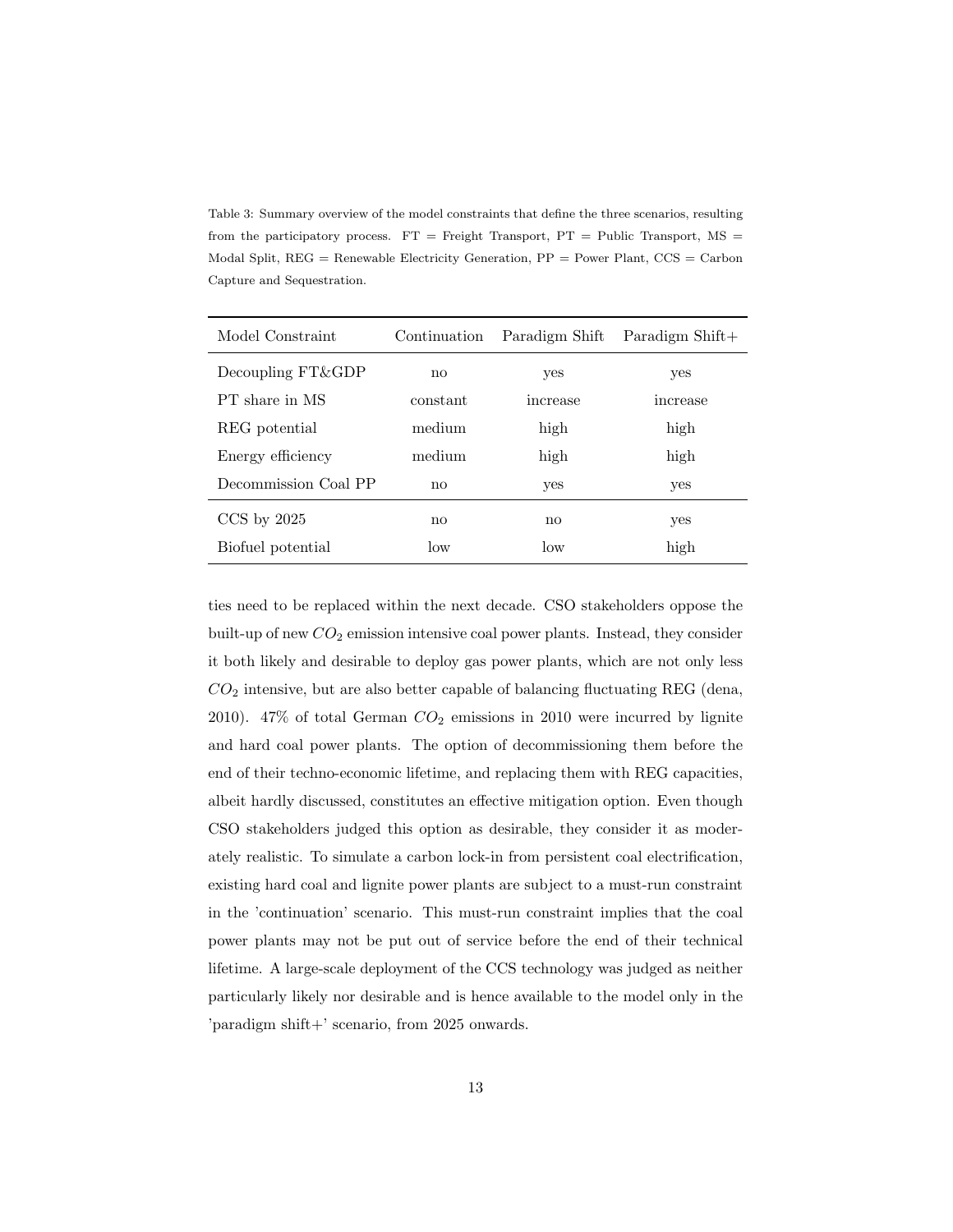Table 3 summarizes the model constraints defining the three scenarios.

#### 4. Scenario Results

The model REMIND-D finds an optimal solution for each of the scenario configurations, despite the strict emission budget of 16 Gt  $CO<sub>2</sub>$ . All scenarios achieve 85%  $CO<sub>2</sub>$  emission reduction in 2050 relative to 1990, corroborating the finding that ambitious domestic mitigation in Germany is technically feasible. Yet, the scenario results in the following Sections indicate that a continuation of historical trends in the freight and electricity sector, deemed likely, leads to a carbon lock-in that renders ambitious mitigation extremely challenging.

#### 4.1.  $CO<sub>2</sub>$  Emissions by Sector

Mitigation shares of the three sectors transport, electricity and heat structurally differ across scenarios, as illustrated in Figure 2. The y-axis measures annual  $CO_2$  emissions in Mt  $CO_2$ , whereas the x-axis displays the three sectors for each scenario. Time is indicated by color coding. First, Figure 2 visualizes the structure of the sectorial relationships in one scenario, highlighted by the connecting lines in the years 2005, 2020 and 2050. Second, the sectorial trends over time can be compared across scenarios. And third, it emphasizes the speed of the transformation: the larger the white areas are within a bar, the faster is the  $CO<sub>2</sub>$  emission reduction between two time steps.

 $CO<sub>2</sub>$  emission reductions between 2005 and 2015 are similar in all scenarios – a fast decrease of emissions of 29-32% in the electricity sector, 29-32% in the industrial, residential and commercial heat sectors, and 4-9% reduction in the transport sector. From 2015 onwards, there are structural differences between the developments in the 'continuation' and both 'paradigm shift' scenarios. The speed of emission reduction in the electricity sector stagnates in the 'continuation' scenario, due to the must-run constraint for the existing lignite and hard coal power plants. Additional committed emissions in the 'continuation' scenario stem from the prescribed increase in freight transport with trucks. The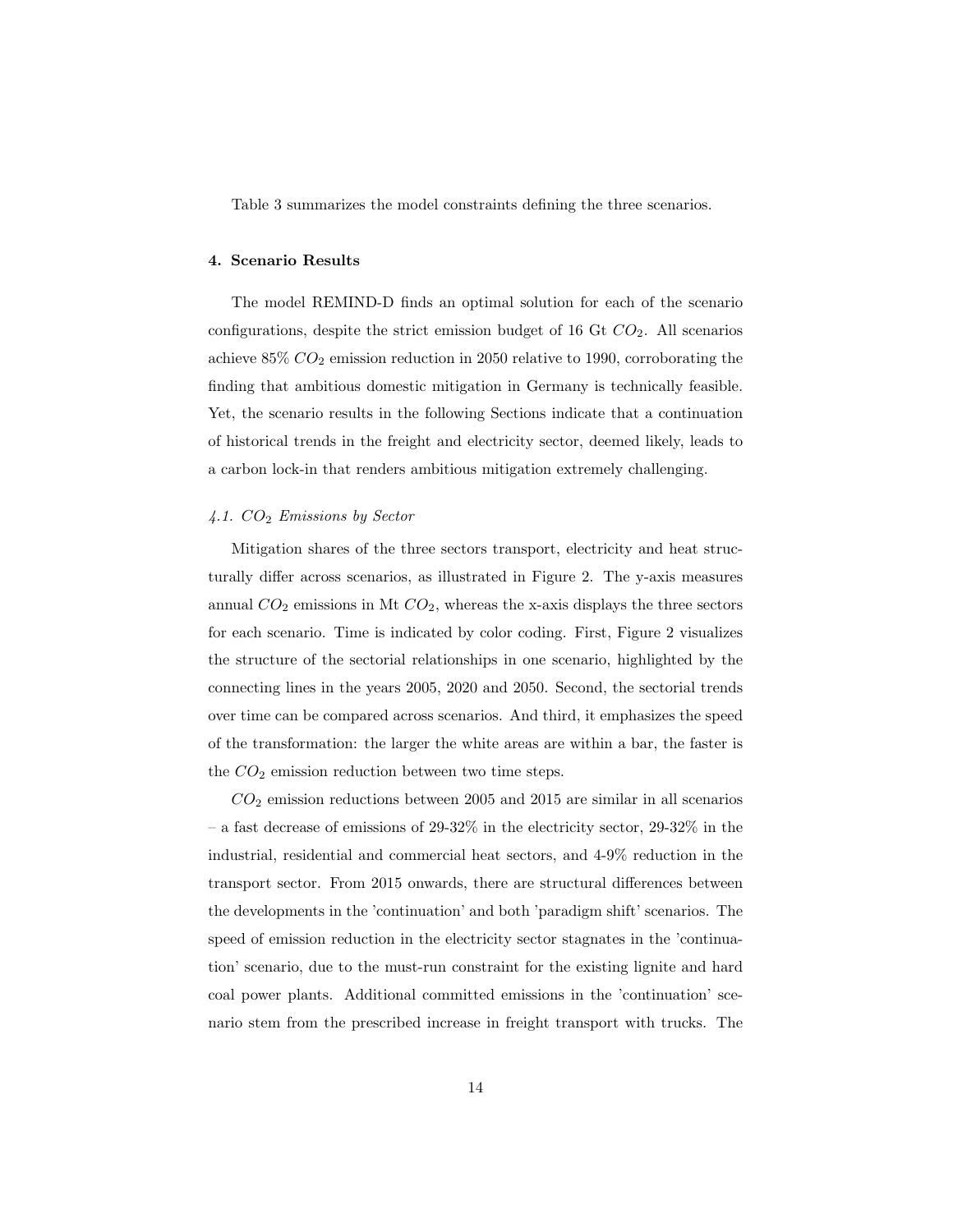

Figure 2: Annual  $CO_2$  emissions from energy in Germany for 2005-2050 in Mt per year, by scenario and sector. These model results are obtained with REMIND-D.

total carbon lock-in over the time horizon of analysis, 2005-2050, amounts to  $6.15$  Gt  $CO_2$  from coal electrification and  $2.67$  Gt  $CO_2$  from fossil-fuel based freight transport. In sum, these 8.8 Gt  $CO<sub>2</sub>$  deplete 55% of the total emission budget. Consequently, the heat sector needs to deliver a substantially higher mitigation effort in the 'continuation' scenario than in the two 'paradigm shift', in order to meet the total  $CO<sub>2</sub>$  emission budget.

In the two 'paradigm shift' scenarios, the electricity sector decreases  $CO<sub>2</sub>$ emissions much faster, delivering a reduction of 80% between 2005 and 2020. Therefore, more  $CO<sub>2</sub>$  emissions can be incurred in the heat sector, providing process heat for industry and residential heating. This structural effect is even more pronounced in the 'paradigm  $\text{shift}+$ ' scenario; here the availability of new low-carbon technologies leads to an almost complete decarbonization of the freight and electricity sectors by 2035. These findings illustrate the advantage of an integrated approach to mitigation modeling, allowing for an analysis of the interplay between different sectors.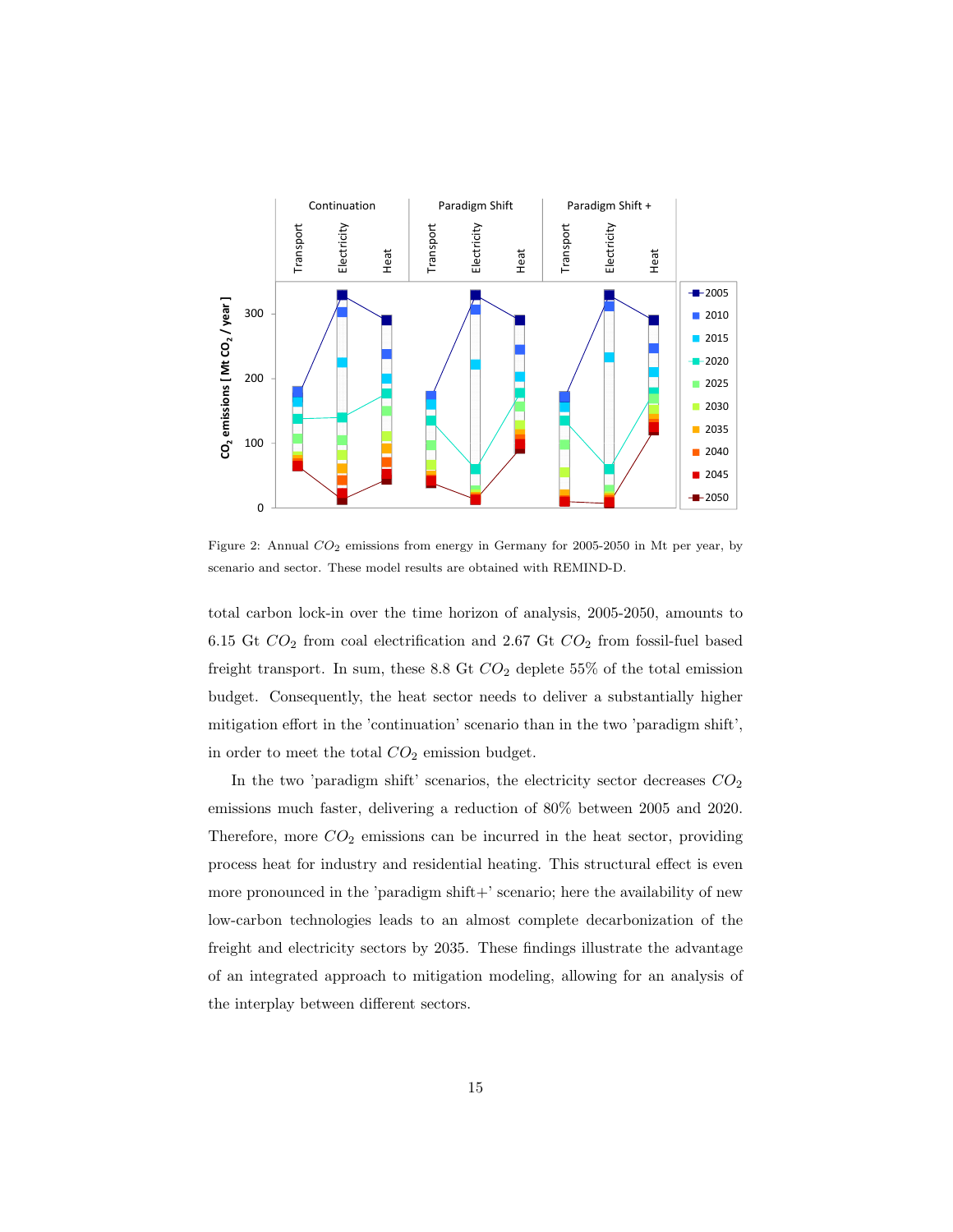# 4.2. Transport Sector

Until 2050, total  $CO_2$  emissions within the transport sector decrease by 47% in the 'continuation', 73% in the 'paradigm shift' and 93% in the 'paradigm shift+' scenario versus 2005. The majority of annual reductions are achieved during the next two decades, yet the drivers differ across the three scenarios. Clear structural breaks emerge in both modal splits in the two 'paradigm shift' scenarios.

In all scenarios, freight transport by inland water navigation remains constant, as illustrated by Figure 3. In the 'continuation' scenario, freight train capacities also remain at today's levels, however, freight transport with trucks increases continuously, as enforced by the scenario assumption of coupled GDP and freight transport growth rates. As a consequence, the freight sector's annual emissions remain constant at 60-70 Mt  $CO<sub>2</sub>$ , as the availability of alternative low-emission fuels is limited in this scenario. These committed emissions are avoided in both 'paradigm shift' scenarios. Here, the decoupling indicator (t-km/GDP) does not increase by  $20\%$  from 2005 to 2050, but decreases by 20% and 10% respectively. Apart from keeping freight transport mileage constant at today's level, through a restructuring the economic system towards less transport-intensive value chains, mitigation is enabled by massive rail infrastructure expansions allowing for train mileage to tripe until 2030. In the 'paradigm shift+' scenario, the truck mileage remains at higher levels than in the 'paradigm shift' scenario, due to the availability of alternative low emission fuel technologies, e.g. second generation biofuels and liquefaction of lignite in combination with the CCS technology.

Annual per capita passenger transport decreases from 13,000 km in 2005 to 11,000 km in the year 2050 in both 'paradigm shift' scenarios; the parsimonious narrative foresees that one part of the difference will be substituted by non-motorized traffic, i.e. cycling and walking. In the 'continuation' scenario, however, the per capita p-km are forced to decrease down to 9000 p-km in 2050, due to mitigation pressure induced by the carbon lock-in in the freight and electricity sector.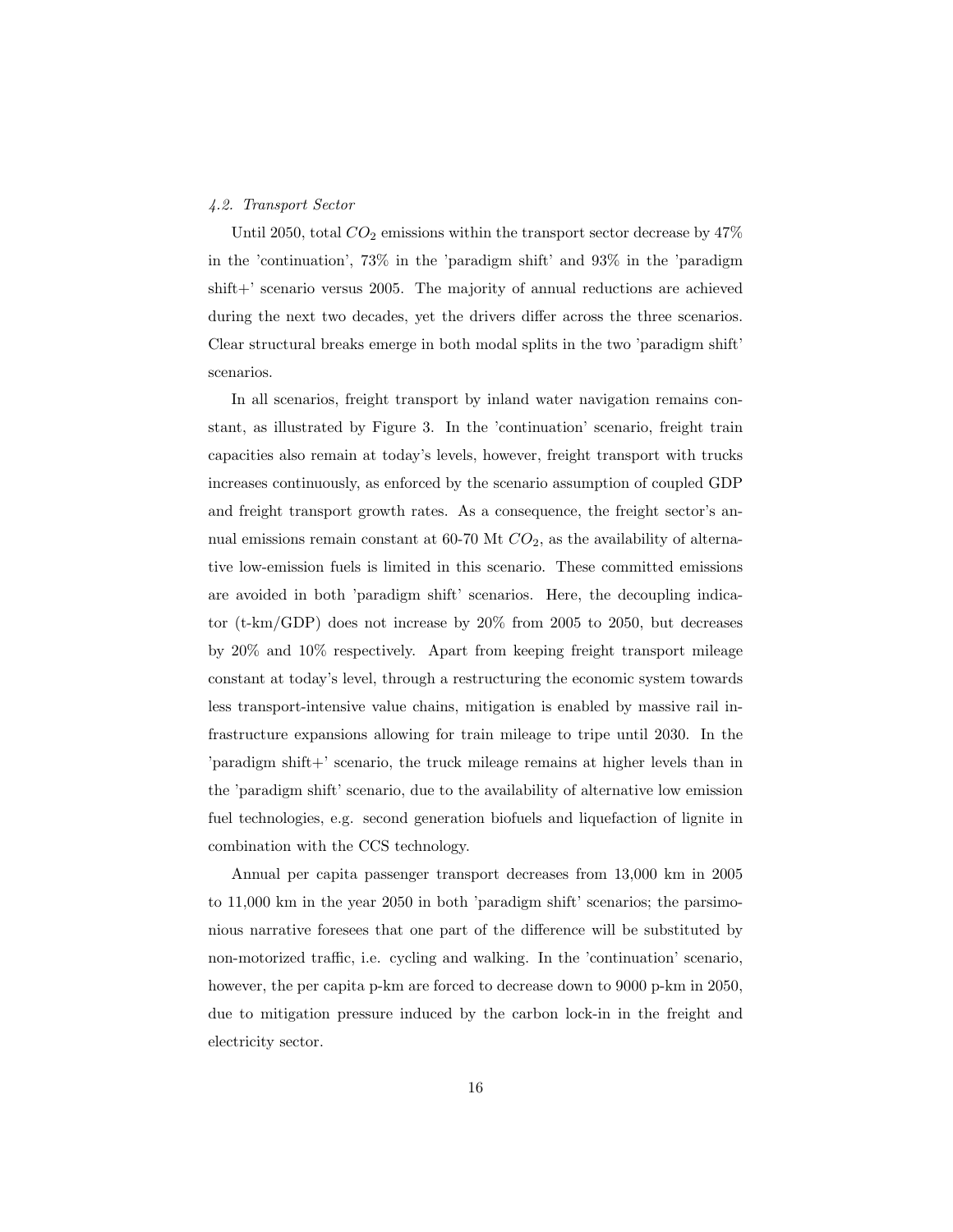

Figure 3: Annual freight transport mileage for 2005-2050 in Bn ton-km (t-km) per year, by scenario and mode. These model results are obtained with REMIND-D.



Figure 4: Annual passenger transport mileage for 2005-2050 in Bn passenger-km (p-km) per year, by scenario and mode. These model results are obtained with REMIND-D. MIT = Motorized Individual Transport, PT = Public Transport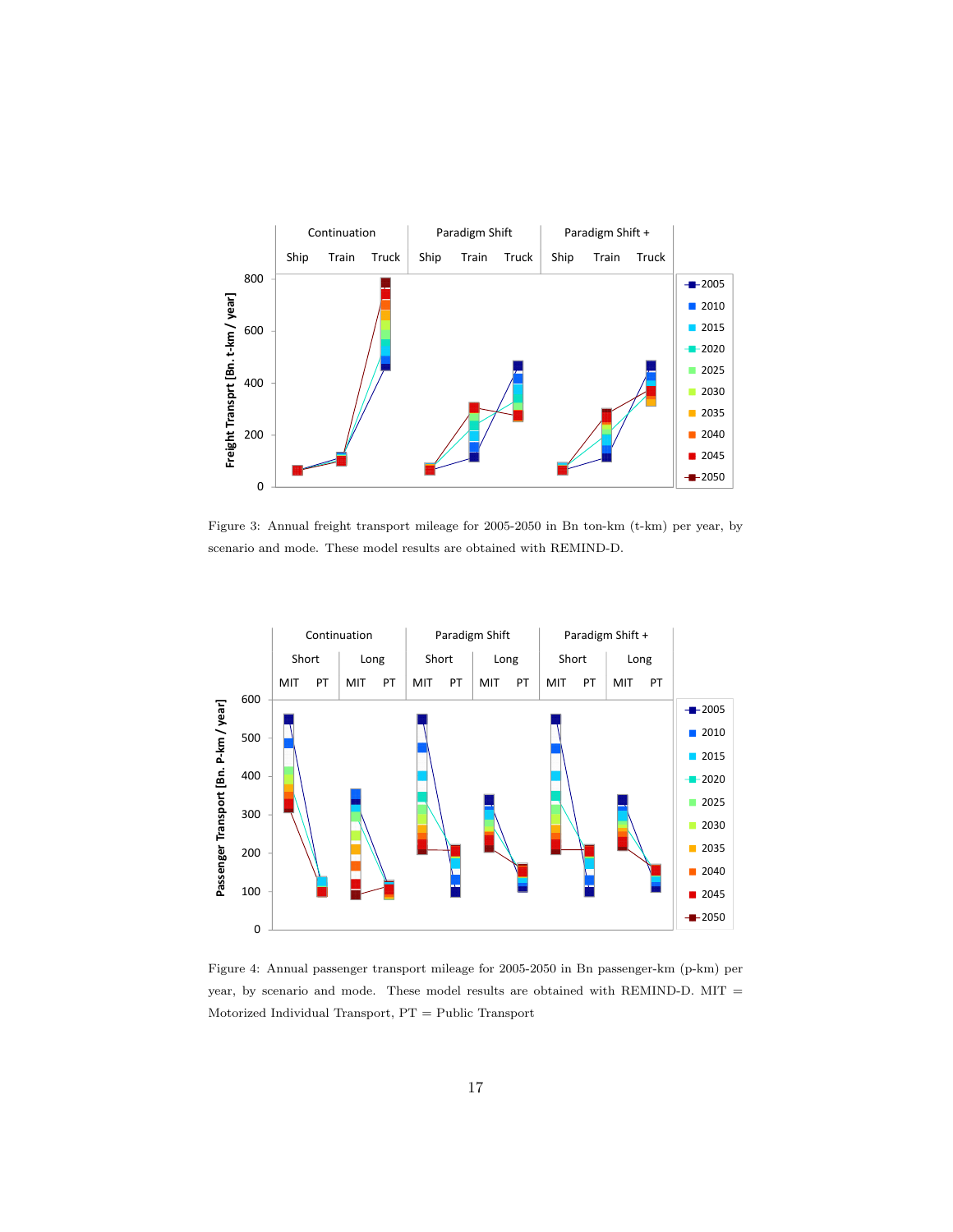The total annual p-km by transport mode for each scenario are illustrated in Figure 4. Here, the structural change in both 'paradigm shift' scenarios becomes evident: MIT decreases at a decreasing rate until 2050 and PT steadily increases until 2020, remaining constant thereafter. Hybrid buses, electrified light rail and regional trains deliver additional short distance PT. Together, they account for roughly 50% of the modal split of short distance transport in 2050. Incremental long distance PT will be delivered with electric trains. In all scenarios, anticipated carbon budget restrictions and implicit carbon pricing make conventionally fuelled cars too expensive to operate, so they are phased out entirely until 2030. Diesel cars, predominantly suitable for long distance driving, are first substituted by diesel hybrids and then by hybrid gas cars in all scenarios. Petrol cars are replaced with hybrid-plug in gasoline cars, which are electric cars with a petrol-fuelled rage extender. In the 'paradigm shift+' scenario, they are partly replaced with hydrogen hybrid cars, as hydrogen is produced from lignocelluloses with CCS here, with the ability to extract  $CO<sub>2</sub>$ from the atmosphere and producing de-facto "negative"  $CO<sub>2</sub>$  emissions. In all scenarios, there is a trend to gradually electrify the transport sector, with the total demand of electricity for transport increasing by several orders of magnitude until 2050, yet never exceeding 15% of total electricity production.

# 4.3. Electricity Sector

The aggregated technology mix of the electricity sector for the three scenarios is illustrated in Figure 5. In the two 'paradigm shift' scenarios, where the model is given the option to decommission existing hard coal and lignite power plants from 2015 onwards, these capacities are shut down by 2020. They are temporarily replaced by gas turbines, about 25 GW of capacity are built between 2015 and 2020. Once enough REG capacity is installed, the gas turbines go out of service again in both 'paradigm shift' scenarios by 2030. In the 'continuation' scenario, there is no such temporary increase in gas capacities, as existing coal and lignite power plants continue to produce electricity. In all scenarios, REG is rapidly expanded and doubling over the next five years.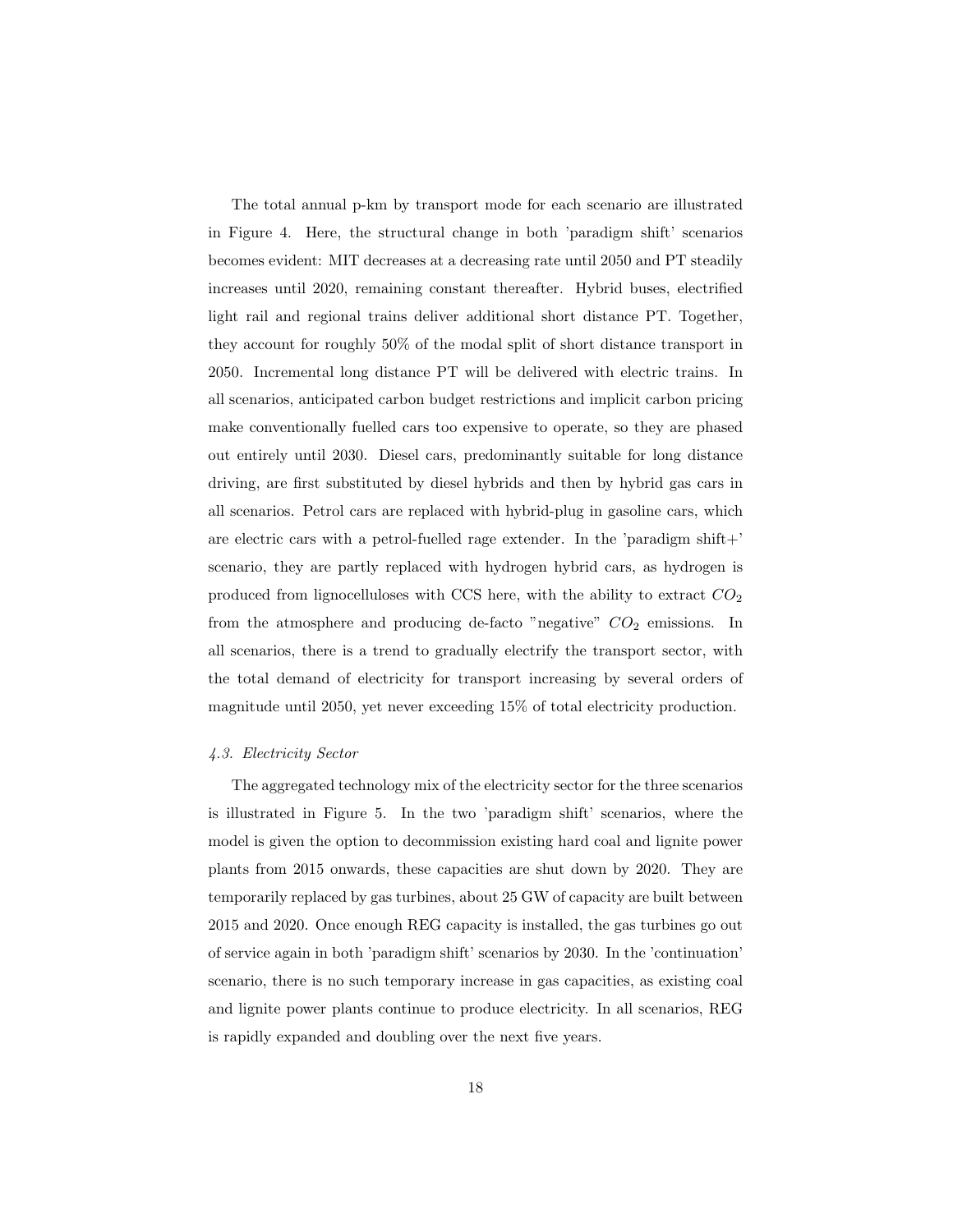

Figure 5: Annual electricity generation for 2005-2050 in MWh per year, by scenario and aggregated technologies. These model results are obtained with REMIND-D.

From 2020 onwards, the installed REG capacities stagnate in the 'continuation' scenario. This is due to the moderate potential in the scenario definition, motivated by a restrictive public attitude that constrains the incremental deployment of RE capacities and transmission lines. Total electricity production is forced to decrease from 620 MWh in 2005 to 375 MWh. Because of the carbon lock-in from freight transport and coal electrification, the model cannot afford to allocate more  $CO<sub>2</sub>$  from the emission budget to the electricity sector for covering gas turbines. These could provide more balancing capacities so solar potentials could be fully exploited, which is not the case in the 'continuation' scenario. Instead, REMIND-D opts for the least attractive mitigation option: imposing electricity demand reductions in all sectors, including industry. A consequence of this is a reduction in GDP growth.

In both 'paradigm shift' scenarios, REG capacities continuously expand, especially offshore wind, and total electricity production stabilizes between 530 and 560 MWh. The slightly reduced demand is due to high efficiency growth rates. In 2050, onshore wind capacities reach a maximum of 100 GW in both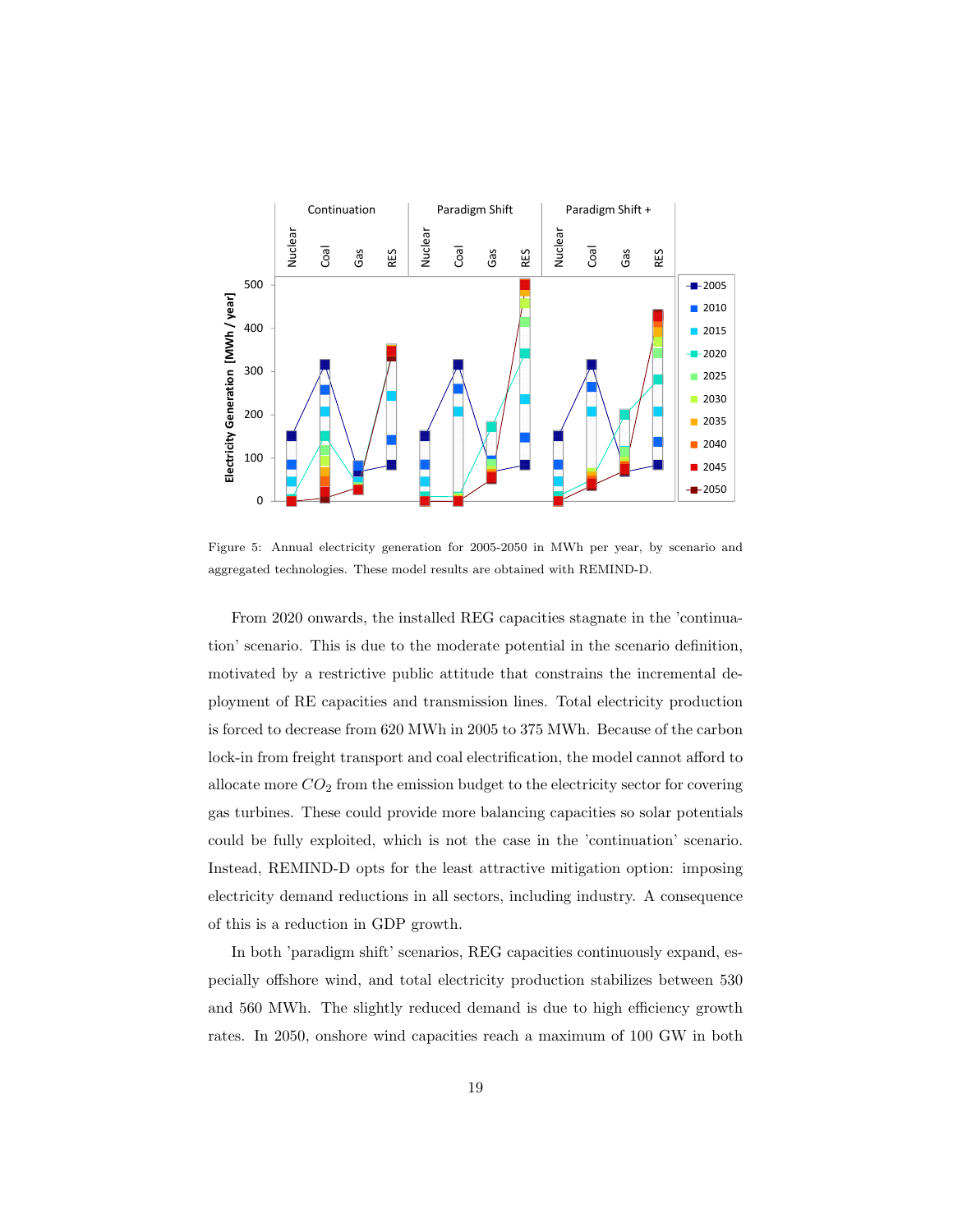'paradigm shift' scenarios. Offshore capacities reach 150 GW in the 'paradigm shift' scenario and  $180$  GW in the 'paradigm shift+' scenario. Geothermal electricity production also plays a vital role in all scenarios with 20-35 GW installed capacity. REMIND-D installs 110 GW of solar photovoltaic in the 'continuation' scenario by 2050. In the 'paradigm shift' scenarios, other less expensive technologies, e.g. wind onshore and offshore, provide sufficient electricity generation potential and solar photovoltaic plays only a minor role. Biomass electrification plays a subordinate role in all scenarios as REMIND-D prefers to use all available biomass for fuel production. In the 'paradigm shift+' scenario,  $14$  GW of lignite power plants with the Oxyfuel CCS technology are installed, as well as 25 GW of natural gas combined cycle plants with CCS. When compared to the 'paradigm shift' scenarios, these capacities somewhat reduce the need for REG capacities.

#### 4.4. Mitigation Costs

Comparing the results of two scenarios that differ with respect to the emission constraint only, allows for determining the differential effects of mitigation enforcement. One measure of economic mitigation costs is the cumulative difference in discounted GDP losses (referred to as cumulative GDP losses hereafter), between two scenario runs that have the same restrictions, except for the size of the  $CO<sub>2</sub>$  emission budget.

Macroeconomic mitigation costs in terms of cumulative GDP losses for the 'continuation', 'paradigm shift' and 'paradigm shift+' scenario amount to  $3.5\%$ , 1.4% and 0.8% between 2005 and 2050. The respective reference case with a larger carbon budget leads to moderate  $40-45\%$   $CO<sub>2</sub>$  emission reduction in 2050 relative to 1990. Figure 6 illustrates how cumulative GDP losses between scenarios diverge with increasingly strict carbon budgets. For ease of interpretation, the x-axis displays the respective  $\%$  of  $CO<sub>2</sub>$  emission reduction achieved in 2050 relative to 1990. For moderate mitigation targets up to  $65\%$   $CO<sub>2</sub>$  emission reduction in 2050, GDP losses remain below 0.5% in all scenarios. Mitigation costs in this order of magnitude are also found by global IAM analyses (e.g.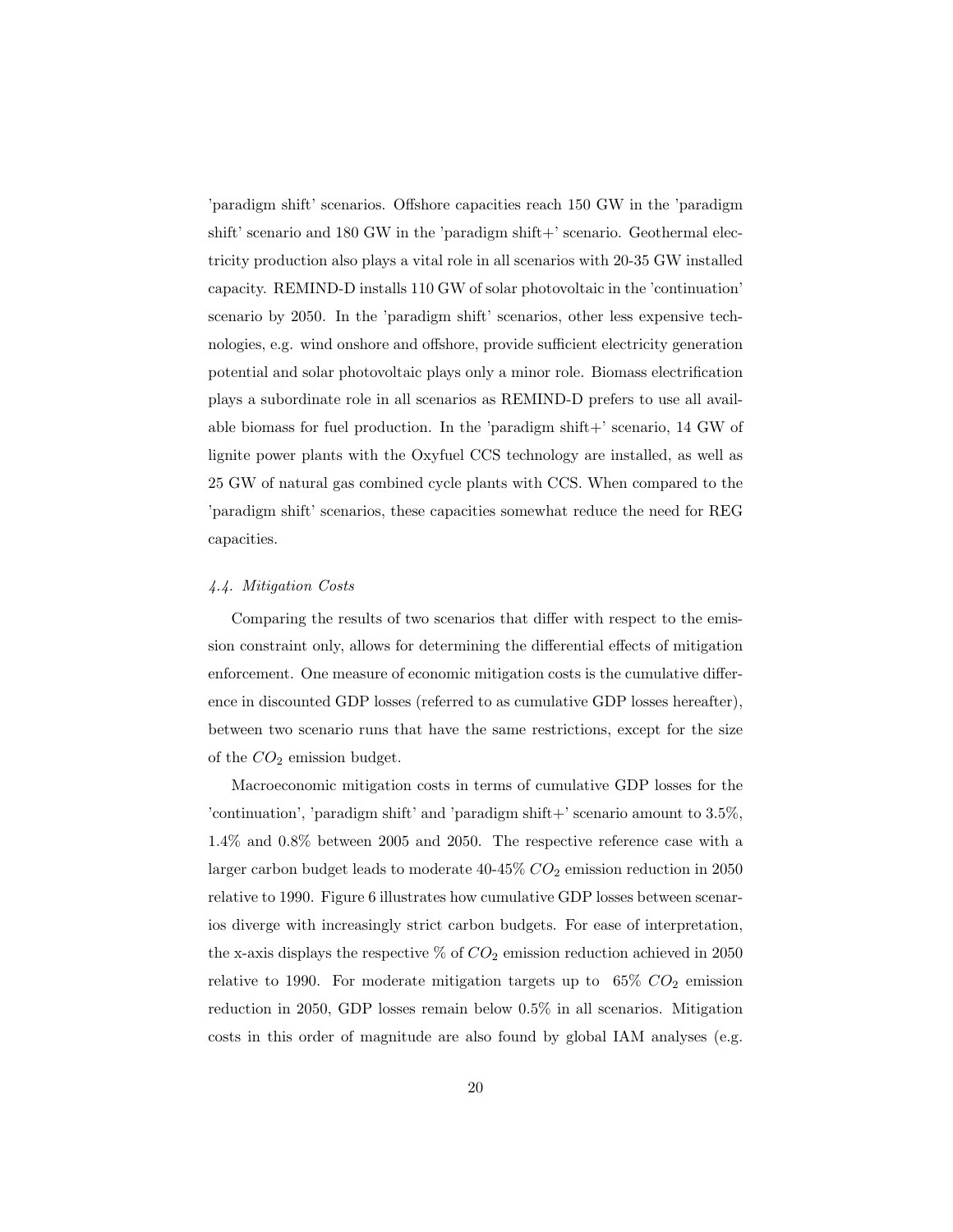

Figure 6: Mitigation cost curve for the three scenarios, in terms of cumulative discounted GDP losses compared to a respective reference scenario with  $40-45\%$   $CO_2$  emission reduction in 2050. These model results are obtained with REMIND-D.

Edenhofer et al., 2010; Luderer et al., 2012). However, for more ambitious targets, the mitigation costs in the 'continuation' scenario increase relatively faster than in the two 'paradigm shift' scenarios. This divergence is induced through the differences in scenario assumptions.

The main drivers for increasing GDP losses in the 'continuation' scenario are moderate efficiency growth rates and endogenously enforced demand reductions due to the aforementioned carbon lock-in in the freight and electricity sector. GDP losses remain significantly lower for all mitigation targets in the 'paradigm shift' scenario. Higher efficiency growth rates in all sectors of the economy, larger REG potential and the option to avoid the carbon lock-in are responsible for this. In terms of the underlying parsimonious narratives, the results indicate that ambitious mitigation in Germany can be achieved at relatively lower costs if structural changes in modal splits of the freight and passenger transportation sector and a fast decarbonization of the electricity sector are pursued.

Mitigation costs in the 'paradigm shift+' scenario remain even lower for all levels of mitigation ambition. This is due to additionally available technological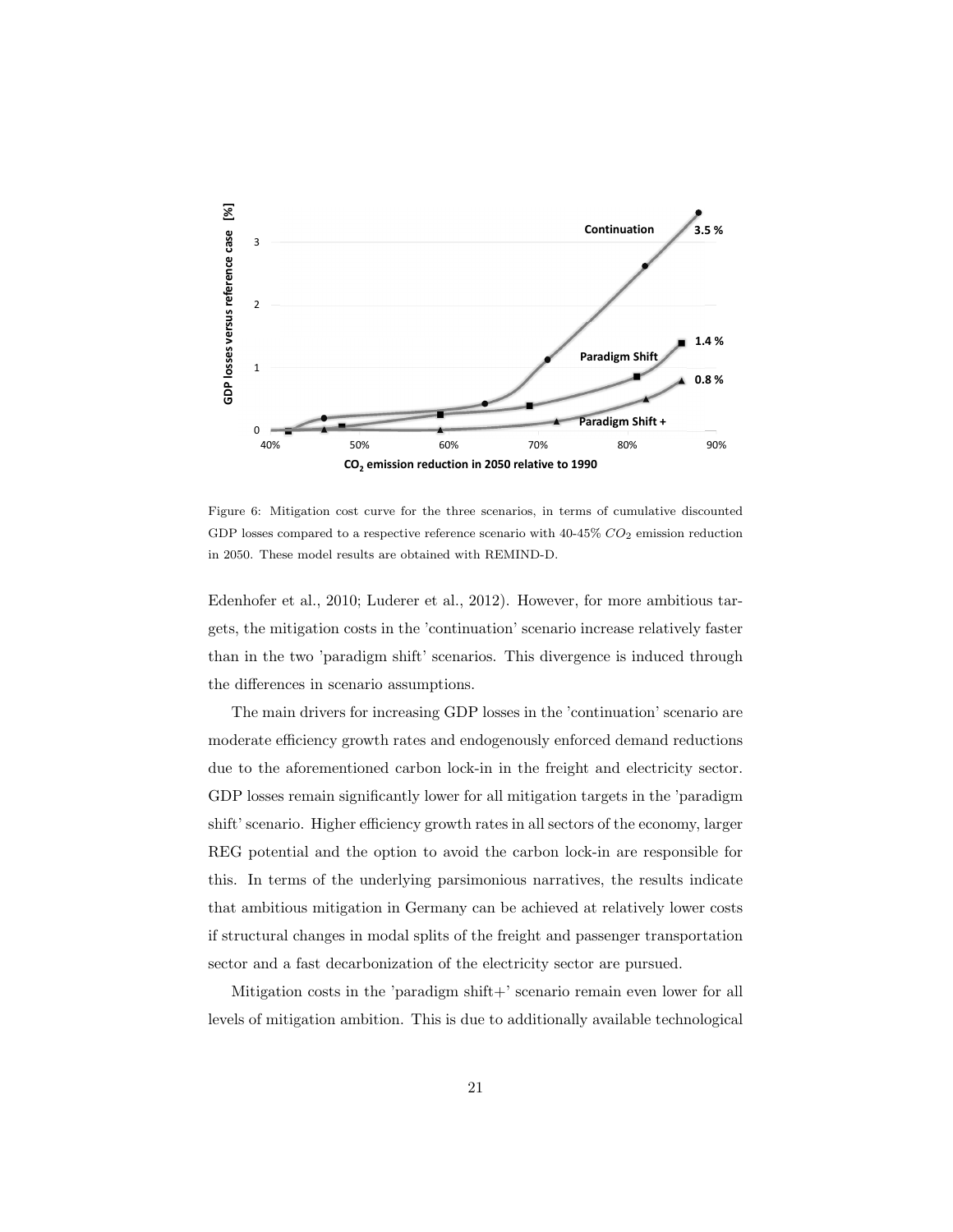mitigation options in the form of CCS and larger biofuel potentials. Yet the incremental effect is not as decisive as moving from the 'continuation' to the 'paradigm shift' scenario.

# 5. Scenario Evaluation

CSO stakeholders perceive three projected developments in the 'continuation' scenario as implausible, due to socio-political externalities that conflict with other policy arenas. First, the model results indicate a strong decrease of motorized individual transport that is not compensated for by more public transport mileage. Massive state intervention would be necessary to induce behavioral changes of such magnitude, e.g. through carbon pricing policies entailing prohibitively high transport costs. In such a world, individual mobility would become a luxury good. The CSO stakeholders assess that such policies will lack social acceptance and strongly emphasize the value of individual mobility in modern societies. Second, the required electricity and heat demand reductions are considered as politically not enforceable in reality. To induce such a development, again, rigorous carbon pricing policies would be required, which would increase the price of electricity and heating. Several stakeholders pointed out the dangers of energy poverty if any such mitigation policy is not accompanied by effective redistribution schemes. Third, the CSO stakeholders doubt that the projected  $CO<sub>2</sub>$  emission reductions and efficiency improvements in the heat sector can be realized, seeing institutional barriers as for example the well-known landlord-tenant conflict of responsibility.

In sum, these critical socio-political externalities motivated the CSO stakeholders to assess the 'continuation' scenario as highly undesirable, despite the fact that it reaches the required mitigation target. Yet they reconfirmed the likeliness of its projected developments in the freight transport and electricity sector, leading to a lock-in into current behavior and carbon-intensive infrastructure. In consequence, they conclude that, if the carbon lock-in becomes reality, ambitious mitigation targets will be out of reach.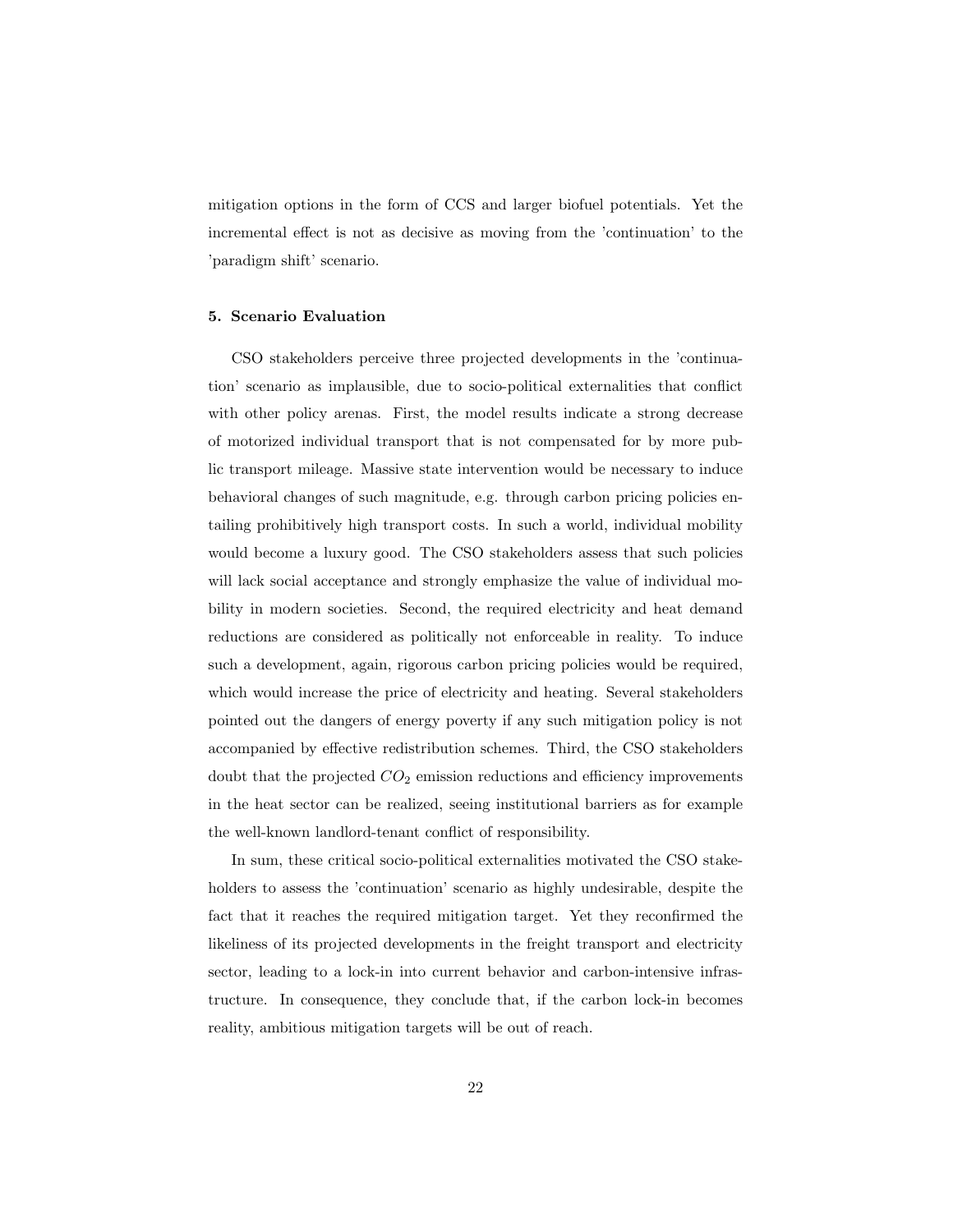The 'paradigm shift' scenarios see the carbon lock-in resolved. CSO stakeholders prefer the 'paradigm shift' scenario over the 'paradigm shift+' scenario as they predict substantial public protest against the large-scale deployment of CCS infrastructure and biofuel production. They argue that the incremental effect on decreasing mitigation costs may not outweigh the direct and indirect costs of public protest. CSO stakeholders articulated several concerns for policies that aim at inducing the structural breaks from historical trends inherent to the 'paradigm shift' scenario. The quality of public transport services needs to increase significantly, both in urban environments and in rural areas. Inter alia, this would require a redirection of infrastructure investments from road to rail, an issue considered long overdue by the CSO stakeholders. Furthermore, they raised concerns regarding the projected rapid decommissioning of existing coal power plants, as it may entail increasing regional unemployment rates in Germany's structurally weak lignite mining areas. Finally, CSO stakeholders considered a fast deployment of renewable electricity generation and transmission line capacities as socially acceptable – if procedural justice is high throughout the process. This however implies transparent planning and installation as well as institutionalized possibilities for local communities to participate. In order to deliver, the different policy arenas need to become more intertwined and resolve their conflicting goals.

#### 6. Summary and Conclusion

This paper presents three model-based mitigation scenarios for Germany that achieve  $85\%$   $CO_2$  emission reduction in 2050 relative to 1990. These scenarios were defined and evaluated in a participatory process with CSO stakeholders from the transport and electricity sector. During dialogues, their preferences on future mitigation options were discussed and elicited. Along with findings from the literature, the input from the CSO stakeholders built the basis to generate parsimonious narratives on possible future developments of key variables in the transport and electricity sector.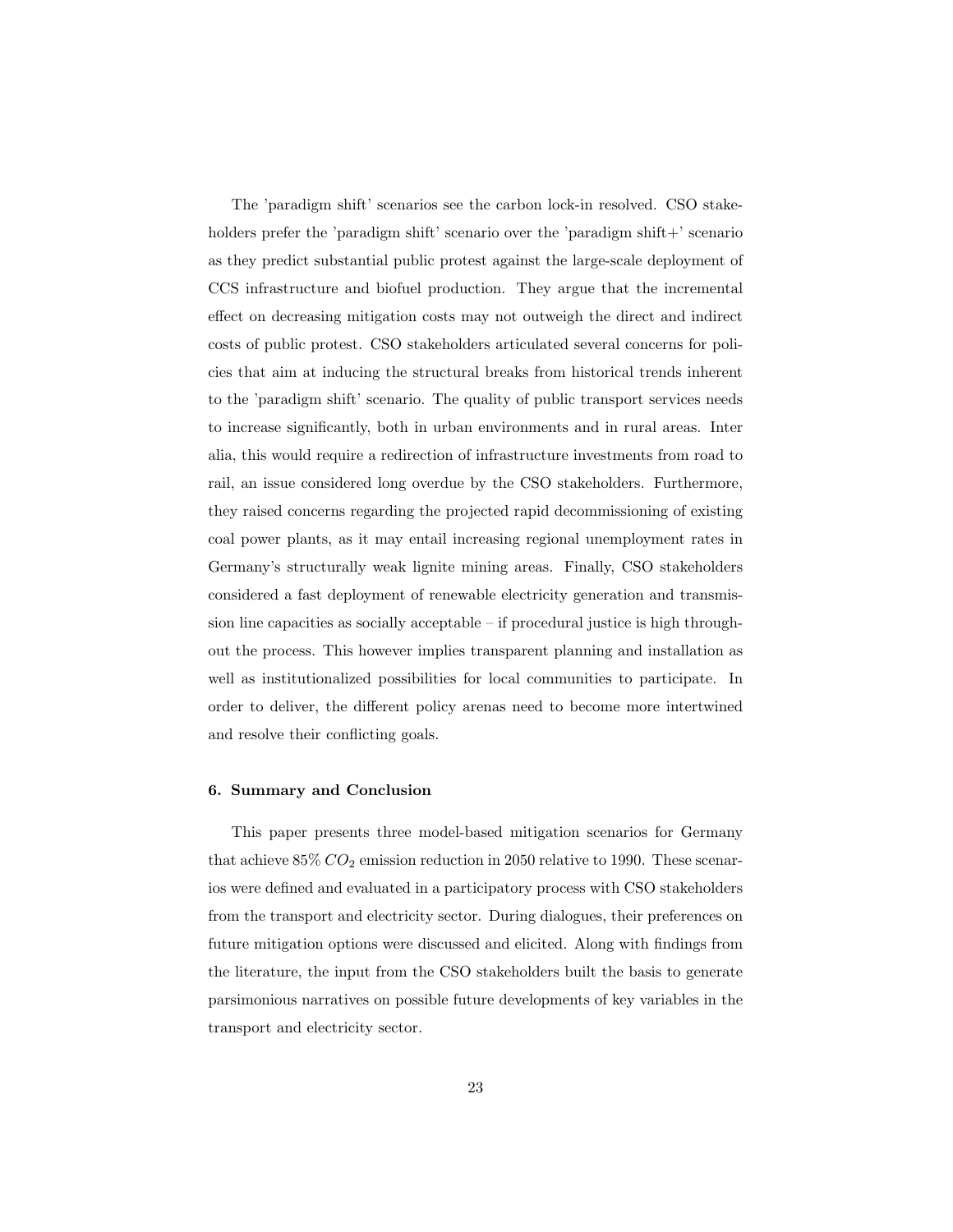The 'continuation' scenario is characterized by a set of developments that are deemed highly likely by all participants. These include the dominance of motorized individual transport, unabated coal electrification, moderate energy efficiency growth rates, local resistance against windmills and transmission lines as well as the continuation of coupled freight transport and GDP growth rates. Already coal electrification and fossil-fuel based freight transport mileage induce 8.8 Gt  $CO<sub>2</sub>$  of committed emissions. This carbon lock-in accounts for 55% of the total  $CO<sub>2</sub>$  emission budget over the time horizon of analysis, from 2005 to 2050. As a consequence, non-technical mitigation options slowing down economic growth are exploited by REMIND-D for meeting the budget constraint. These include significant energy service demand reductions in passenger transportation as well as final energy demand reductions for electricity and the provision of heat. Additionally bound to moderate energy efficiency improvements, the 'continuation' scenario exhibits mitigation costs of 3.5 % cumulative GDP losses over the period 2005-2050, as compared to a reference case that achieves  $40\%$   $CO_{2}$  emission reduction in 2050 relative to 1990.

The two 'paradigm shift' scenarios reproduce future developments judged as desirable by participating stakeholders. These include a decrease in total freight transport mileage, a shift in the modal split of freight transport sector from road to rail, a substantial increase of public and non-motorized transport in the modal split of passenger transportation, a phase-out of conventional coal electrification until 2020, a rapid and large-scale deployment of renewable electricity generation and transmission line capacities as well as a fourfold increase in energy efficiency growth rates. REMIND-D immediately exploits these mitigation options whereby mitigation costs decrease by more than half when compared to the 'continuation' scenario, with 1.4 % of cumulative GDP losses. The 'paradigm shift+' scenario, which additionally allows for the use of CCS and large-scale biofuel production, achieves even lower mitigation costs of 0.8 %. However, CSO stakeholders remain skeptical whether these technologies are feasible in large scale, also due to social refusal.

Thus the following conclusions can be drawn.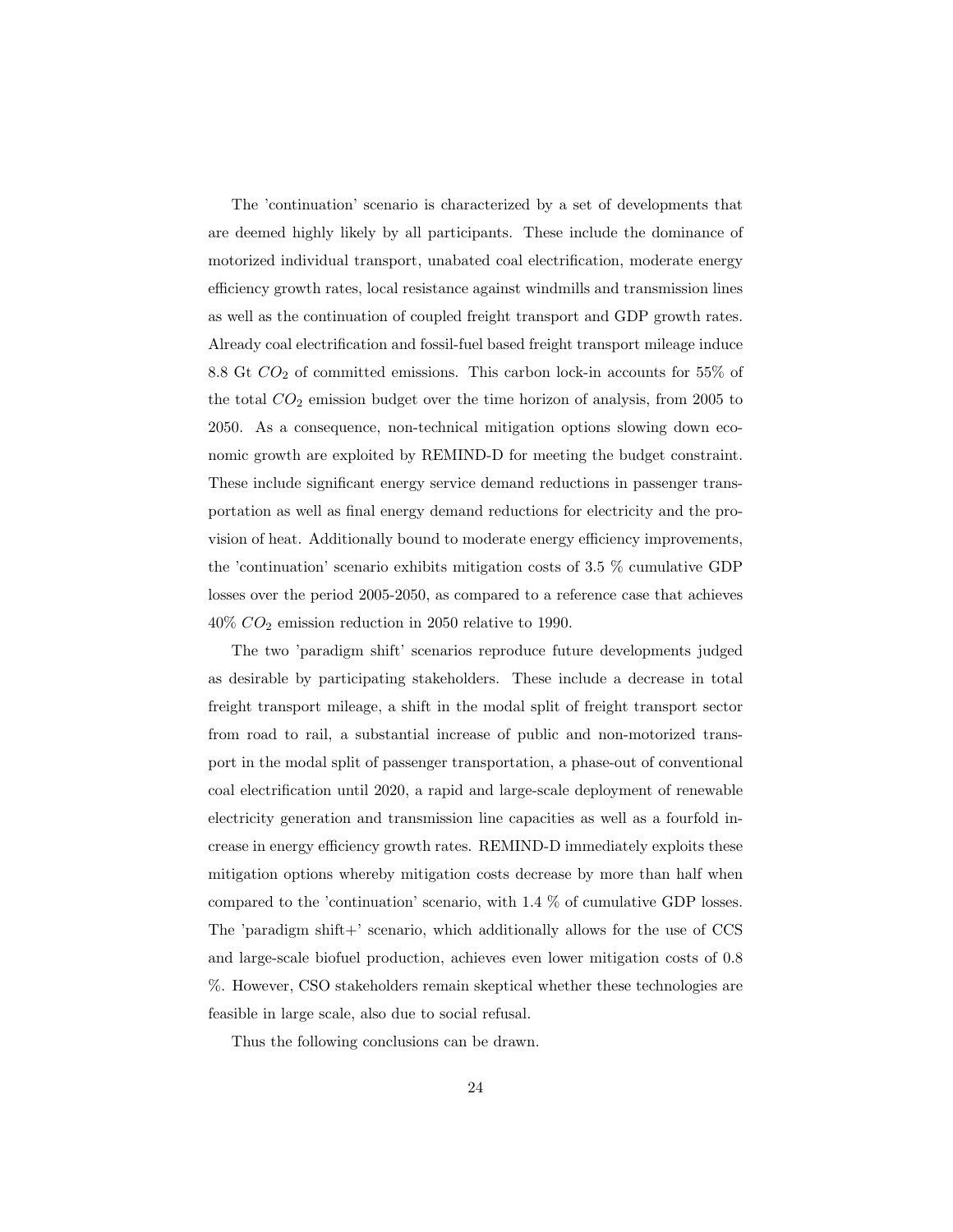- Model results corroborate that achieving an ambitious mitigation target of  $85\%$  German  $CO<sub>2</sub>$  emission reduction by 2050, relative to 1990, is technically feasible. However, this research unravels that critical socio-political externalities may pose a significant barrier to ambitious domestic mitigation.
- Deliberative stakeholder dialogues reveal strong discrepancies between likely and desirable future developments in the transport and electricity sector. Increasing fossil-fuel based freight mileage and the continuous electrification of coal, deemed likely but not desirable, will lead a cumulative carbon lock-in of 8.8 Gt  $CO<sub>2</sub>$  until 2050, accounting for 55% of the total  $CO<sub>2</sub>$  emission budget.
- Model results indicate that enforcing ambitious mitigation targets in the face of this carbon lock-in leads economic growth to slow down and bears severe socio-political externalities. To overcome these trade-offs, the carbon lock-in has to be avoided and, additionally, energy efficiency and renewable deployment growth rates have to increase.
- Participating stakeholders point out that in order to resolve the carbon lock-in, major paradigm shifts are needed, which in turn require concerted political as much as societal will.

# Acknowledgements

This research was partly funded by the project ENCI-LowCarb (213106) within the 7th Framework Programme for Research of the European Commission. The authors would like to thank Jan Burck (Germanwatch) for organizing the stakeholder dialogues and Michael Pahle for critical inquiries.

# References

Bauer, N., Baumstark, L., Haller, M., Leimbach, M., Luderer, G., Lueken, M., Pietzcker, R., Strefler, J., Ludig, S., Koerner, A., Giannousakis, A., Klein,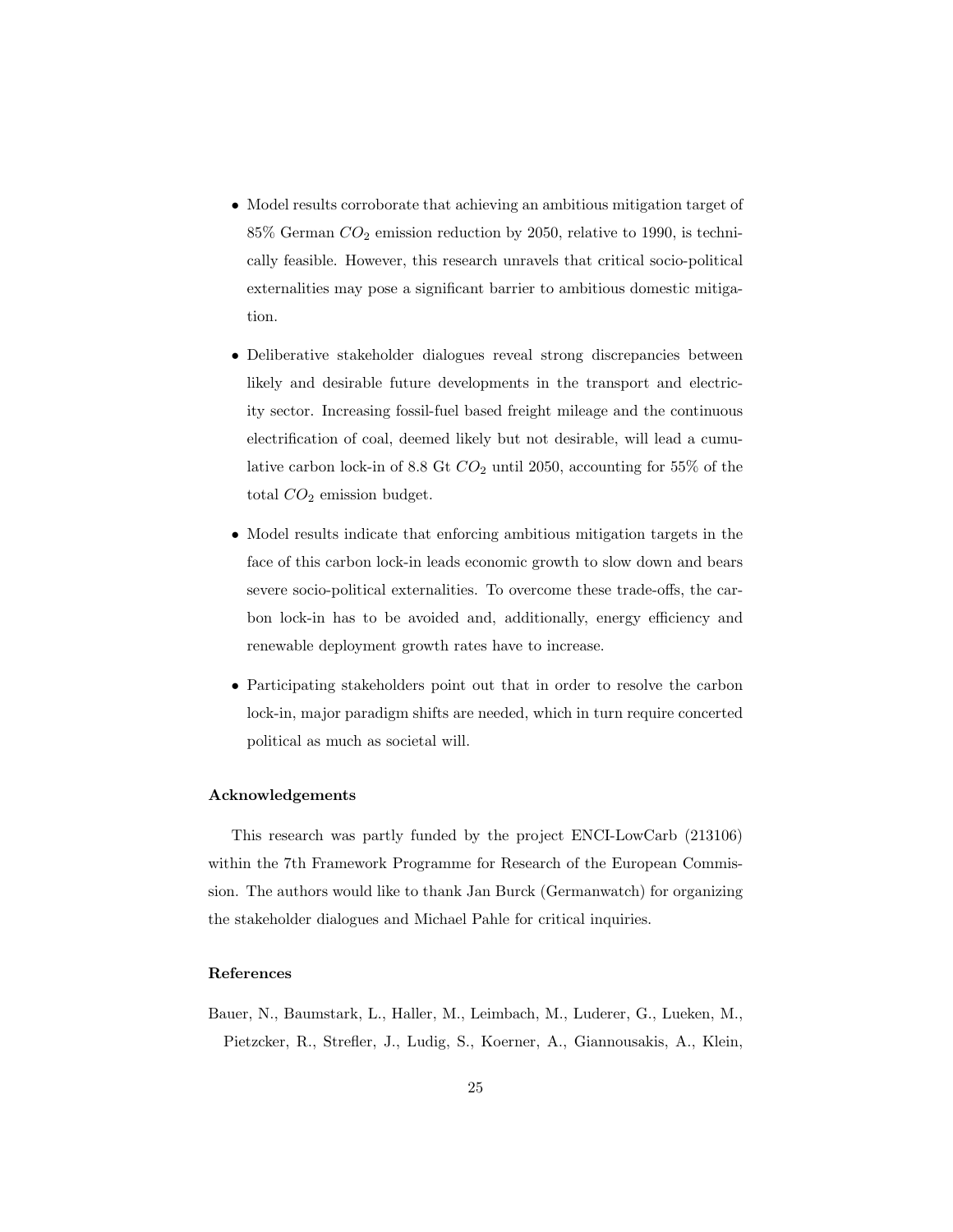D., June 2011. REMIND: The equations. Tech. rep., Potsdam Institute for Climate Impact Research.

URL http://www.pik-potsdam.de/research/sustainable-solutions/ models/remind/remind-equations.pdf

- Bauer, N., Edenhofer, O., Kypreos, S., 2008. Linking energy system and macroeconomic growth models. Journal of Computational Management Science 5, 95–117.
- BMVBS (Ed.), 2008. Verkehr in Zahlen 2008/2009. DVV Media Group.
- Bundesregierung, September 2010. Energiekonzept für eine umweltschonende, zuverlässige und bezahlbare Energieversorgung. Tech. rep. URL http://www.bundesregierung.de/Content/DE/StatischeSeiten/ Breg/Energiekonzept/energiekonzept-final.pdf
- dena, 2010. dena Grid Study II Integration of Renewable Energy Sources in the German Power Supply System from 2015 – 2020 with an Outlook to 2025. Tech. rep., Deutsche Energie-Agentur.

URL http://www.dena.de/themen/thema-esd/projekte/projekt/ dena-netzstudie-ii/

EC, 2011. WHITE PAPER Roadmap to a Single European Transport Area - Towards a competitive and resource efficient transport system. Tech. rep., European Commission.

URL http://eur-lex.europa.eu/LexUriServ/LexUriServ.do?uri=COM: 2011:0144:FIN:EN:PDF

- ECF, 2010. Roadmap 2050 A practical guide to a prosporous, low carbon Europe. Tech. rep., European Climate Foundation. URL http://www.roadmap2050.eu/
- Edenhofer, O., Knopf, B., Barker, T., Baumstark, L., Bellevrat, E., Chateau, B., Criqui, P., Isaac, M., Kitous, A., Kypreos, S., Leimbach, M., Lessmann, K., Magné, B., Scrieciu, S., Turton, H., van Vuuren, D., 2010. The Economics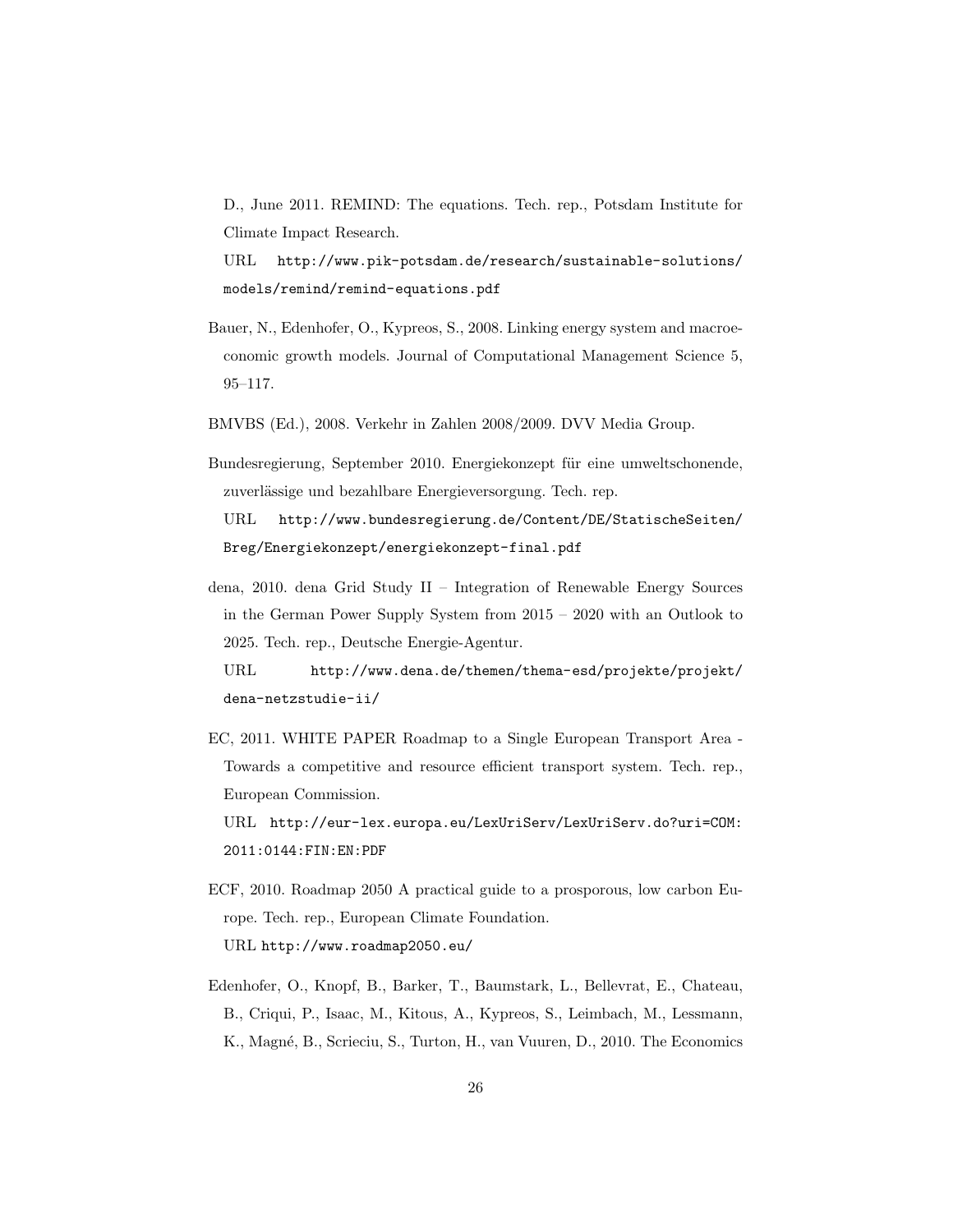of Low Stabilization: Model Comparison of Mitigation Strategies and Costs. The Energy Journal 31 (Special Issue 1).

URL http://www.pik-potsdam.de/research/research-domains/ sustainable-solutions/research-act-low-c/adam/adam-project

Ethics Commission for a Safe Energy Supply, May 2011. Germany's energy transition - A collective project for the future. Tech. rep.

URL http://www.bundesregierung.de/Content/DE/\_Anlagen/2011/ 05/2011-05-30-abschlussbericht-ethikkommission\_en.pdf?\_\_blob= publicationFile

European Commission, 2011. Impact Assessment accompanying document to 'A Roadmap for moving to a competitive low carbon economy in 2050'. Tech. rep., Communication of the European Commission to the European Parliament, the Council, the European Economic and Social Committee and the Committee of the Regions.

URL http://ec.europa.eu/clima/documentation/roadmap/docs/sec\_ 2011\_288\_en.pdf

- European Parliament and the European Council, April 2009. Decision No 406/2009/EC of the European Parliament and of the Council. URL http://eur-lex.europa.eu/LexUriServ/LexUriServ.do?uri=OJ:L: 2009:140:0136:0148:EN:PDF
- Feige, I., 2007. Transport, Trade and Economic Growth Coupled or Decoupled? Springer, Berlin Heidelberg.
- Fischedick, M., Nitsch, J., Ramesohl, S., May 2005. The role of hydrogen for the long term development of sustainable energy systems–a case study for Germany. Solar Energy 78 (5), 678–686.
- Holzhey, M., 2010. Schienennetz 2025/2030 ; Ausbaukonzeption für einen leistungsfähigen Schienengüterverkehr in Deutschland. Tech. rep., Umweltbundesamt.

URL http://www.uba.de/uba-info-medien/4005.html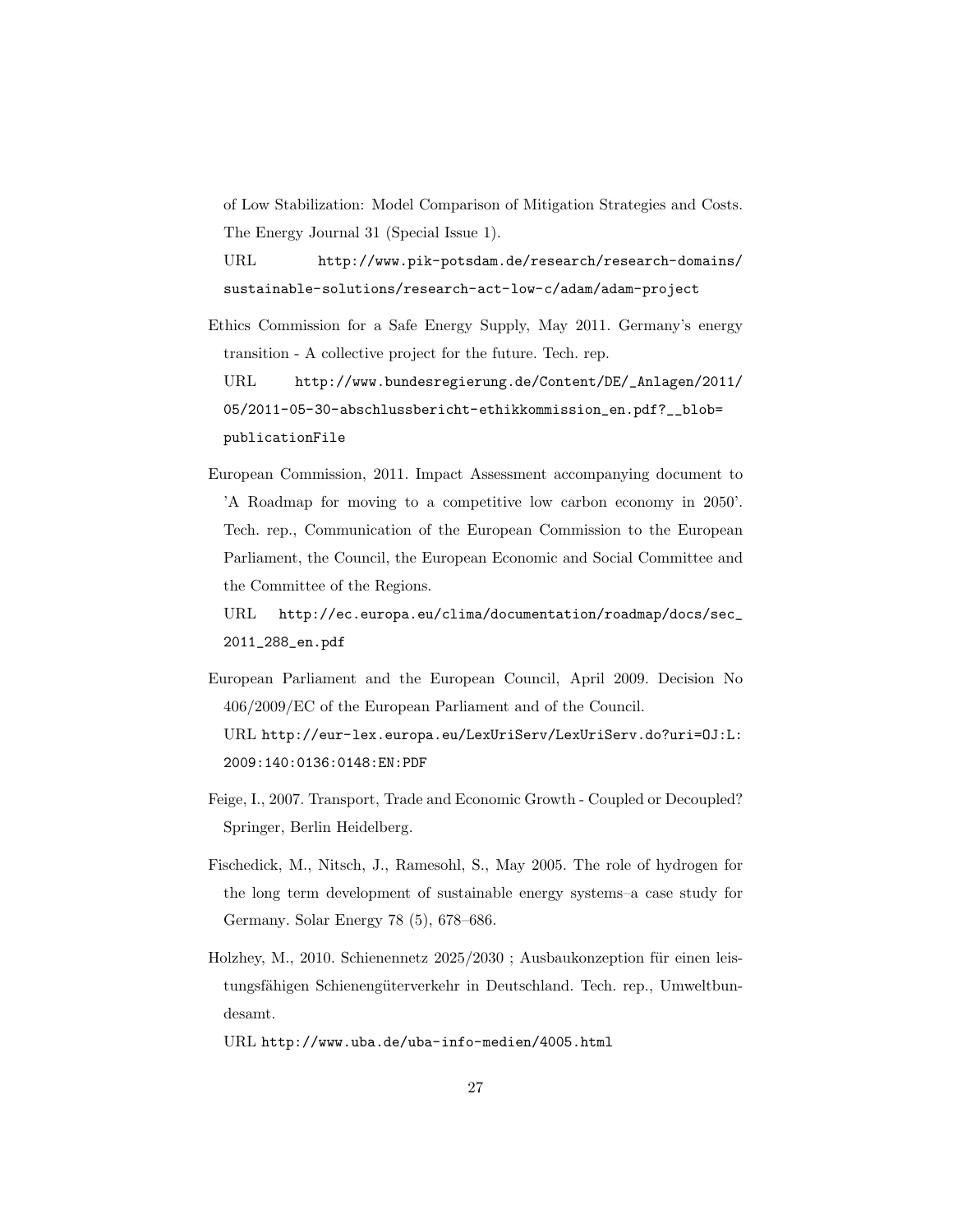Kirchner, A., Matthes, F. C., Ziesing, H.-J., 2009. Modell Deutschland Klimaschutz bis 2050: Vom Ziel her denken. Tech. rep., Prognos AG & Oko-Institut. ¨

URL http://www.wwf.de/fileadmin/fm-wwf/pdf\_neu/WWF\_Modell\_ Deutschland\_Endbericht.pdf

- Kriegler, E., O'Neill, B. C., Hallegatte, S., Kram, T., Moss, R. H., Lempert, R., Wilbanks, T. J., 2010. Socioeconomic Scenario Development for Climate Change Analysis. CIRED Working Paper Series No 2010-23. URL http://www.centre-cired.fr/IMG/pdf/CIREDWP-201023.pdf
- Leimbach, M., Bauer, N., Baumstark, L., Edenhofer, O., 2010. Mitigation Costs in a Globalized World: Climate Policy Analysis with REMIND-R. Environmental Modeling and Assessment 15, 155–173.
- Lenz, B., Lischke, A., Knitschky, G., Adolf, J., Ceng, F. B., Stöver, J., Leschus, L., Bräuninger, M., 2010. Shell Lkw-Studie - Fakten, Trends und Perspektiven im Straßengüterverkehr bis 2030. Tech. rep., Deutsches Zentrum für Luft- und Raumfahrt e.V. (DLR) and Shell Deutschland and Hamburgisches WeltWirtschaftsIntstitut (HWWI).

URL http://www-static.shell.com/static/deu/downloads/ aboutshell/our\_strategy/truck\_study/shell\_truck\_study\_2030.pdf

- Likert, R., 1932. A technique for the measurement of attitudes. Archives of Psychology 140, 1–55.
- Luderer, G., Bosetti, V., Jakob, M., Leimbach, M., Steckel, J., Waisman, H., Edenhofer, O., 2012. The economics of decarbonizing the energy system – results and insights from the recipe model intercomparison. Climatic Change Online First, 1–29.

URL http://dx.doi.org/10.1007/s10584-011-0105-x

Meinshausen, M., Meinshausen, N., Hare, W., Raper, S. C. B., Frieler, K., Knutti, R., Frame, D. J., Allen, M. R., Apr. 2009. Greenhouse-gas emission targets for limiting global warming to  $2^\circ$ c. Nature 458 (7242), 1158–1162.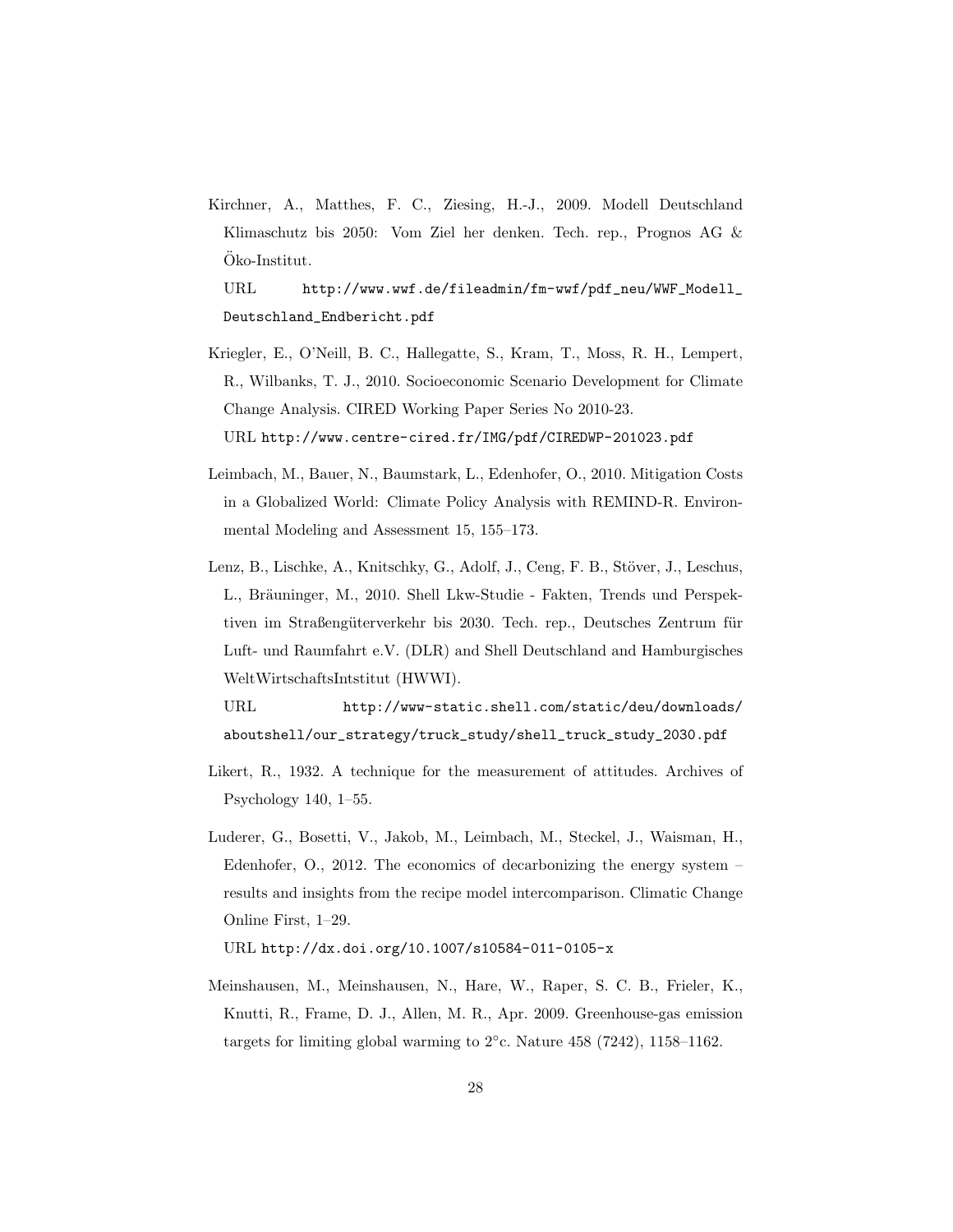- Meyerhoff, J., Ohl, C., Hartje, V., Jan. 2010. Landscape externalities from onshore wind power. Energy Policy 38 (1), 82–92.
- Musall, F. D., Kuik, O., Jun. 2011. Local acceptance of renewable energy A case study from southeast Germany. Energy Policy 39 (6), 3252–3260.
- Nakicenovic, N., Alcamo, J., Davis, G., de Vries, B., Fenhann, J., Gaffin, S., Gregory, K., Grübler, A., Jung, T., Kram, T., La Rovere, E., Michaelis, L., Mori, S., Morita, T., Pepper, W., Pitcher, H., Price, L., Riahi, K., Roehrl, A., Rogner, H.-H., Sankovski, A., Schlesinger, M., Shukla, P., Smith, S., Swart, R., van Rooijen, S., Victor, N., Dadi, Z., 2000. IPCC Special Report on Emissions Scenarios. Cambridge University Press, Cambridge, UK. URL http://www1.ipcc.ch/ipccreports/sres/emission/index.htm
- Nitsch, J., Pregger, T., Scholz, Y., Naegler, T., Sterner, M., Gerhardt, N., von Oehsen, A., Pape, C., Saint-Drenan, Y.-M., Wenzel, B., 2010. Langfristszenarien und Strategien für den Ausbau der erneuerbaren Energien in Deutschland bei Berücksichtigung der Entwicklung in Europa und global 'Leitstudie 2010'. Tech. rep., Bundesministerium für Umwelt, Naturschutz und Reaktorsicherheit.

URL http://www.bmu.de/erneuerbare\_energien/downloads/doc/47034. php

- Nitsch, J., Wenzl, B., 2009. Leitszenario 2009 Langfristszenarien und Strategien für den Ausbau erneuerbarer Energien in Deutschland. Tech. rep., Bundesministerium für Umwelt, Naturschutz und Reaktorsicherheit. URL http://www.bmu.de/erneuerbare\_energien/downloads/doc/45026. php
- Renn, O., 1999. A Model for an Analytic-Deliberative Process in Risk Management. Environmental Science & Technology 33 (18), 3049–3055.
- Renn, O., Bettzüge, M. O., Biermann, F., Böhm, M., Edenhofer, O., Erdmann, G., Grunwald, A., Jäger, C., Jungermann, H., Klepper, G., Leggewie,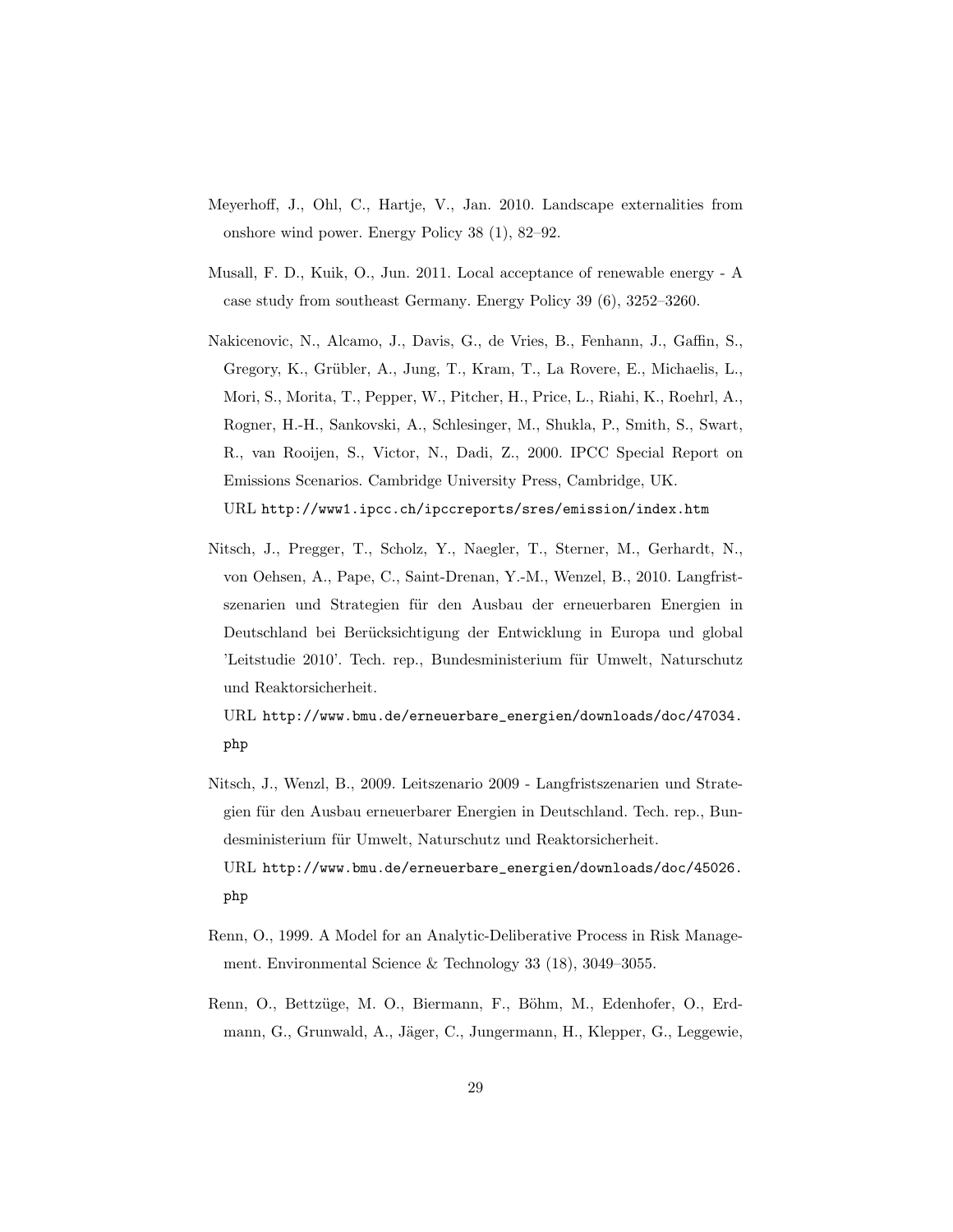C., Messner, D., Nida-R¨umelin, J., Radkau, J., Rehbinder, E., Reisch, L., Schmidt-Aßmann, E., Schneider, J.-P., Schreurs, M., von Weizsäcker, C. C., Voß, A., Wicke, L., Zürn, M., 2011. Die Bedeutung der Gesellschafts- und Kulturwissenschaften für eine integrierte und systemisch ausgerichtete Energieforschung. Tech. rep., German Academies of Science.

- Schlesinger, M., Lindenberger, D., Lutz, C., 2010. Energieszenarien für ein Energiekonzept der Bundesrepublik Deutschland. Projekt Nr. 10/12 des Bundesministeriums für Wirtschaft und Technik (BMWi). Tech. rep., Prognos AG, Energiewirtschaftliches Institut an der Universität zu Köln (ewi) and Gesellschaft für wirtschaftliche Strukturforschung (gws). URL http://www.bmwi.de/BMWi/Navigation/Service/publikationen, did=356294.html.
- Schmid, E., Knopf, B., Bauer, N., 2011. REMIND-D: A Hybrid Energy-Economy Model of Germany. Submitted to FEEM Working Paper Series. URL http://www.pik-potsdam.de/research/sustainable-solutions/ models/remind-d-documentation
- Schmid, E., Knopf, B., Fink, M., Branche, S. L., 2012. Social Acceptance in Quantitative Low Carbon Scenarios. In: Renn, O., Reichel, A., Bauer, J. (Eds.), Civil Society for Sustainability - A Guidebook for Connecting Science and Society. Europäischer Hochschulverlag, Bremen, estimated publishing date: 03/2012.
- Schulz, T. F., Barreto, L., Kypreos, S., Stucki, S., Oct. 2007. Assessing woodbased synthetic natural gas technologies using the SWISS-MARKAL model. Energy 32 (10), 1948–1959.
- Sorrell, S., Dimitropoulos, J., Sommerville, M., Apr. 2009. Empirical estimates of the direct rebound effect: A review. Energy Policy 37 (4), 1356–1371.
- Stern, P., Fineberg, V. (Eds.), 1996. Understanding Risk: Informing Decisions in a Democratic Society. Nactional Academy Press.